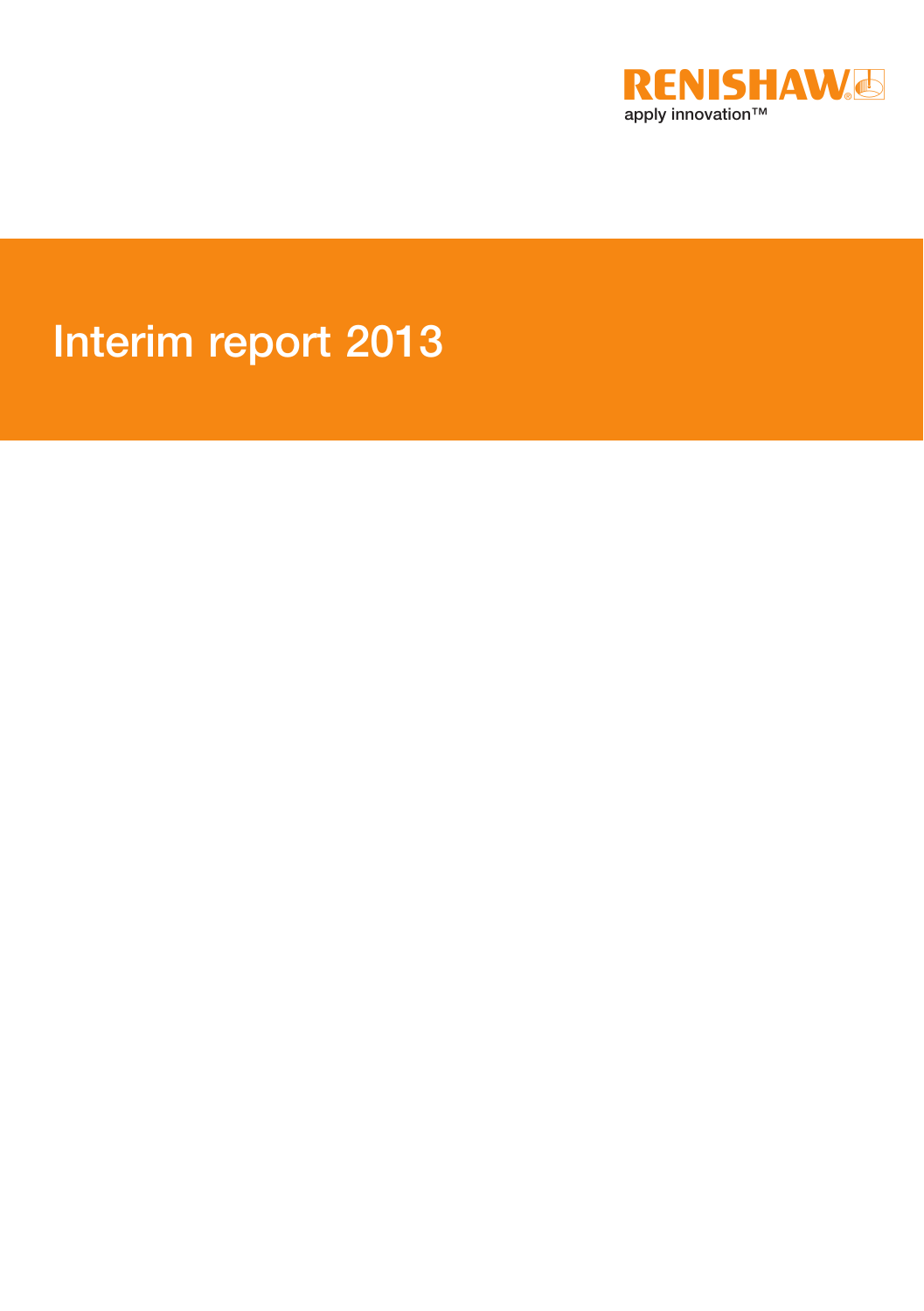# **Highlights**

- • Revenue up 18% from £147.1m to £174.2m
- • Adjusted profit before tax up 39% from £31.2m to £43.3m
- • Interim dividend per share increased 10% from 10.30p to 11.33p

|                                 | 6 months to   | 6 months to   |        | Year ended |
|---------------------------------|---------------|---------------|--------|------------|
|                                 | 31st December | 31st December |        | 30th June  |
|                                 | 2012          | 2011          | change | 2012       |
|                                 | £'000         | £'000         | $\%$   | £'000      |
|                                 | (Note)        |               |        |            |
|                                 |               |               |        |            |
| Revenue                         | 174,225       | 147,149       | $+18%$ | 331,892    |
|                                 |               |               |        |            |
| Adjusted operating profit       | 42,269        | 29,696        | $+42%$ | 83,188     |
|                                 |               |               |        |            |
| Adjusted profit before taxation | 43,285        | 31,170        | $+39%$ | 86,046     |
|                                 |               |               |        |            |
| Adjusted earnings per share     | 47.9p         | 34.7p         | $+38%$ | 95.6p      |
|                                 |               |               |        |            |
|                                 |               |               |        |            |
| Statutory                       |               |               |        |            |
| Operating profit                | 45,172        | 29,696        | $+52%$ | 83,188     |
|                                 |               |               |        |            |
| Profit before taxation          | 46,188        | 31,170        | $+48%$ | 86,046     |
|                                 |               |               |        |            |
| Earnings per share              | 51.9p         | 34.7p         | $+50%$ | 95.6p      |
|                                 |               |               |        |            |
|                                 |               |               |        |            |
| Proposed dividend per share     | 11.33p        | 10.30p        | $+10%$ | 38.50p     |

#### Note

Adjusted figures are in respect of the 6 months to 31st December 2012, which exclude the exceptional gain resulting from the settlement of the deferred consideration liability for the purchase of the remaining 34% shareholding in Measurement Devices Limited (see Chairman's statement for more details).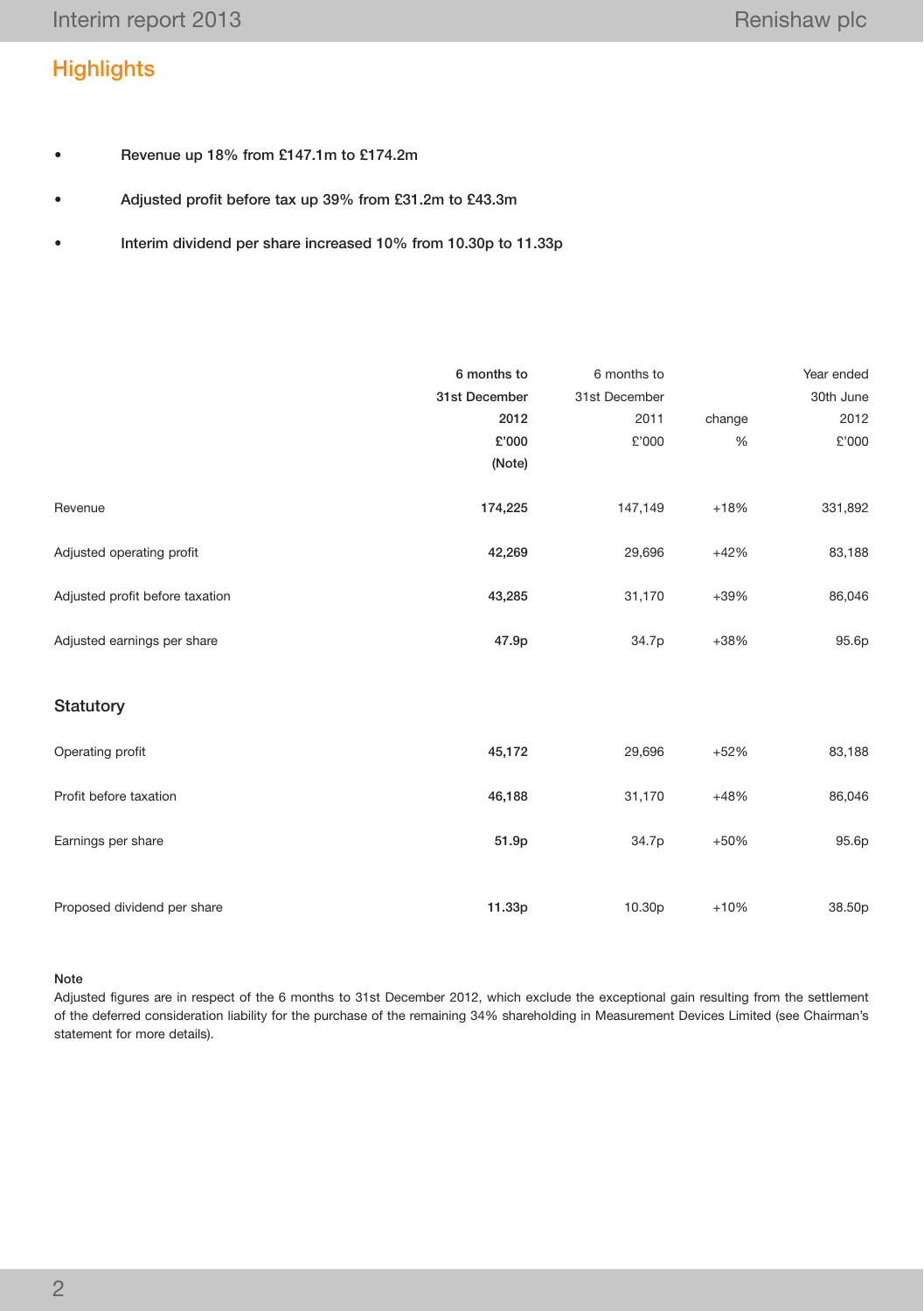# Half year management report Chairman's statement

I am pleased to report the first half year results, a record for both revenue and profit before tax.

Revenue for the six months ended 31st December 2012 was £174.2m, up 18% on the £147.1m for the corresponding period last year. Whilst revenue in the first quarter was up 36%, from £70.5m to £95.9m, helped by a more than doubling of revenue to the Far East, specifically China, growth in the second quarter was, as expected, lower with revenue growing 2%, from £76.6m to £78.3m.

Geographically, we saw good growth in the Far East where revenue increased by 59% over the comparable period, from £49.5m to £78.6m. In our other major regions, revenue in the Americas was down 1%, from £36.5m to £36.1m and in Europe was down 7%, from £47.1m to £44.0m. The UK, a smaller segment in absolute amount, grew 16%, from £8.7m to £10.0m.

The Group's adjusted profit before tax for the second quarter, excluding an exceptional gain of £2.9m (referred to below), was £15.0m compared to £17.5m in the previous year, resulting in an adjusted profit before tax for the first half of £43.3m, 39% above the £31.2m reported last year; the statutory profit before tax was £46.2m. Adjusted earnings per share were 47.9p, compared with 34.7p last year, an increase of 38%. Statutory earnings per share were 51.9p.

#### **Metrology**

Revenue from our metrology business for the first six months was £162.5m, compared with £135.9m last year, an increase of 20%. Operating profit for our metrology business was £46.2m, compared with £35.7m for the comparable period last year, an increase of 30%.

With the exception of more recent acquisitions, Measurement Devices Limited ("MDL") and the Renishaw additive manufacturing products division, all traditional metrology product lines reported revenue growth. This growth was primarily driven by our machine tool product line and good growth in encoder products, where we are seeing a recovery in investments into the electronic and semiconductor markets, especially in the Far East.

In November 2012, the Company purchased the remaining 34% shareholding in MDL for a cash payment of £4.5m, which released an exceptional gain of £2.9m compared to the deferred consideration liability at 30th June 2012.

New product releases during the period include the Resolute™ UHV ultra-high vacuum compatible readhead, RESOLUTE true-absolute linear and rotary encoders with new compatability for Siemens DRIVE-CLiQ interface, RTS radio tool setting probe and the Equator 300 extended height comparator for accommodating large fixtures and automation systems.

#### **Healthcare**

Revenue from our healthcare business for the first six months increased by 4% from £11.2m last year to £11.7m. There was an operating loss of £4.0m, compared with a loss of £6.0m for the comparable period last year.

Our spectroscopy product line continues to experience growth. Further sales of our neuro products have been achieved, along with additional orders received for our neuromate® stereotactic robot, used for functional neurosurgery.

Revenue in our healthcare segment is typically biased towards the second half of our financial year and an improved performance is expected for this period.

#### Continued investment for long-term growth

As stated in our Interim management statement in October 2012, the Group's cost base has continued to increase with additional staff to support our growing revenue and demand for production resource, along with increasing investment in research and development programmes. Group headcount at the end of December 2012 was 3,065, an increase of 161 since the start of the financial year.

Capital expenditure on property, plant and equipment for the six months was £12.1m, of which £3.2m was spent on property and £8.9m on plant, equipment and vehicles. The construction of new premises for MDL in York has been completed and the expansion of our facilities in Ireland is expected to be completed by the end of the current financial year.

At Miskin, development of the facilities includes refurbishment of an additional 66,000 square feet and the purchase of new machine tools expected to be completed and in operation before the end of the current financial year.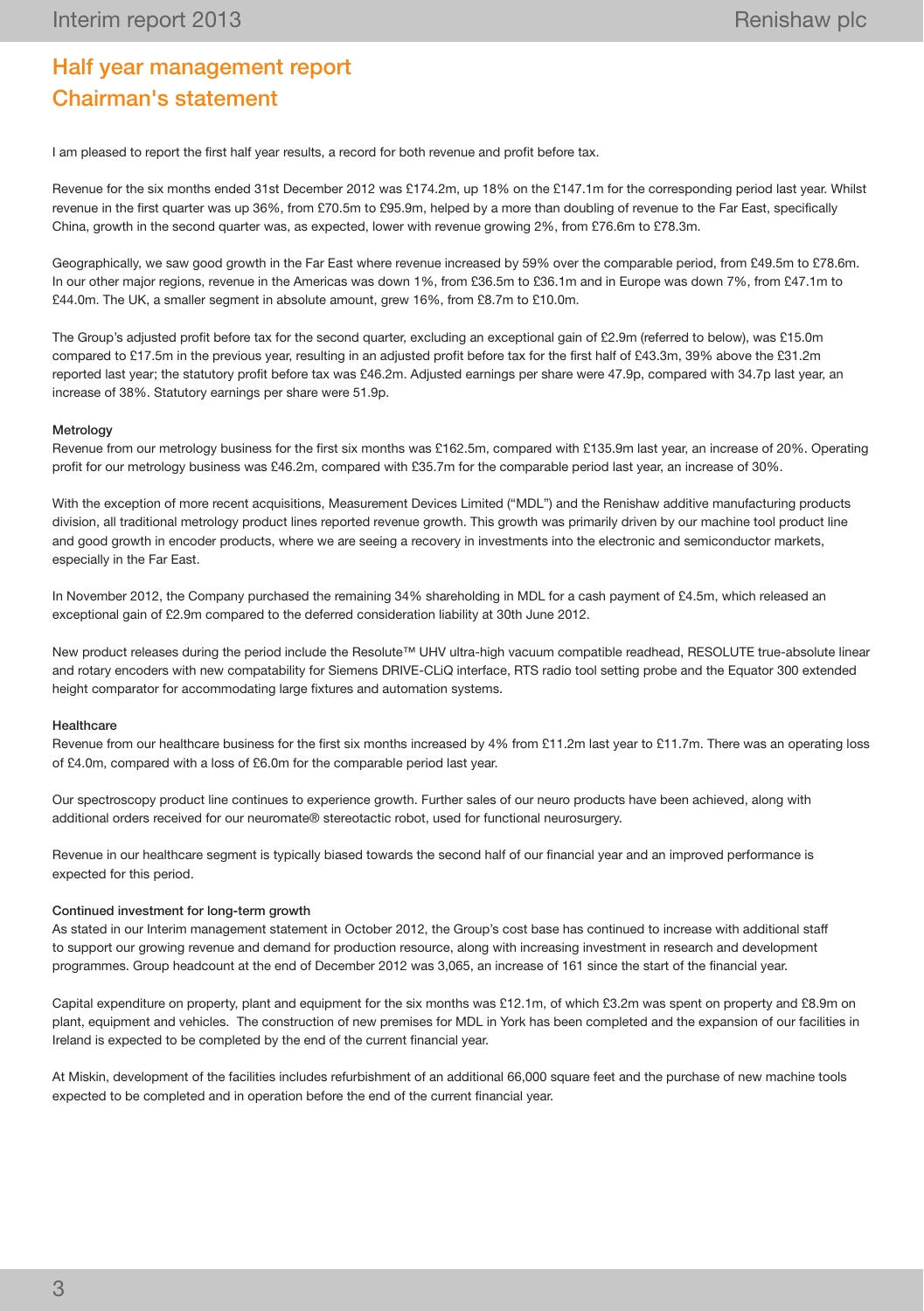# Half year management report Chairman's statement (continued)

#### Cash

Net cash balances at 31st December 2012 were £12.6m, compared with £15.5m at December 2011 and £21.1m at 30th June 2012. These balances exclude an escrow account amounting to £11.8m (31st December 2011 £11.1m) relating to the provision of security to the Group's defined benefit pension scheme.

#### Non-executive directors

David Snowden and Terry Garthwaite each completed nine years on the Board and did not seek re-election at the Group's AGM in October 2012.

Carol Chesney, chartered accountant and company secretary at the manufacturing group Halma plc, joined the Board on 19th October 2012 as non-executive director and chair of the Audit committee. Dr David Grant was appointed the chair of the Remuneration committee in place of David Snowden.

#### Employees

The directors thank the Group's employees for their continuing support and contribution.

#### Awards

In September Renishaw's assembly facility at Woodchester in Gloucestershire won the award for the UK's Best Electronics & Electrical Plant Factory Awards 2012 achieved against strong competition.

#### Outlook

In the first quarter the Group benefited from a number of large orders in China in the consumer electronics market. Such irregular orders produce a distorting effect when comparisons are made between periods. It is difficult to predict with certainty the size and timing of forthcoming orders above and beyond the customary underlying order book which remains at approximately one month's revenue. The Group also faces tough financial comparators during the second half of this financial year given the strong trading conditions in the prior year, particularly in the fourth quarter. The directors therefore currently expect that revenue in the second half will be around the level in the second half of last year.

Renishaw's markets continue to exhibit attractive, long-term structural growth drivers with continuing global investment in production systems and processes. Despite continuing global economic uncertainties and short-term fluctuations in activity levels, we continue to invest in our business with confidence to position it for sustainable long-term growth.

#### **Dividends**

An interim dividend of 11.33 pence net per share (compared with 10.3 pence last year) will be paid on 8th April 2013, to shareholders on the register on 8th March 2013.

Sir David R McMurtry CBE, RDI, FRS, FREng, CEng, FIMechE Chairman & Chief Executive, 30th January 2013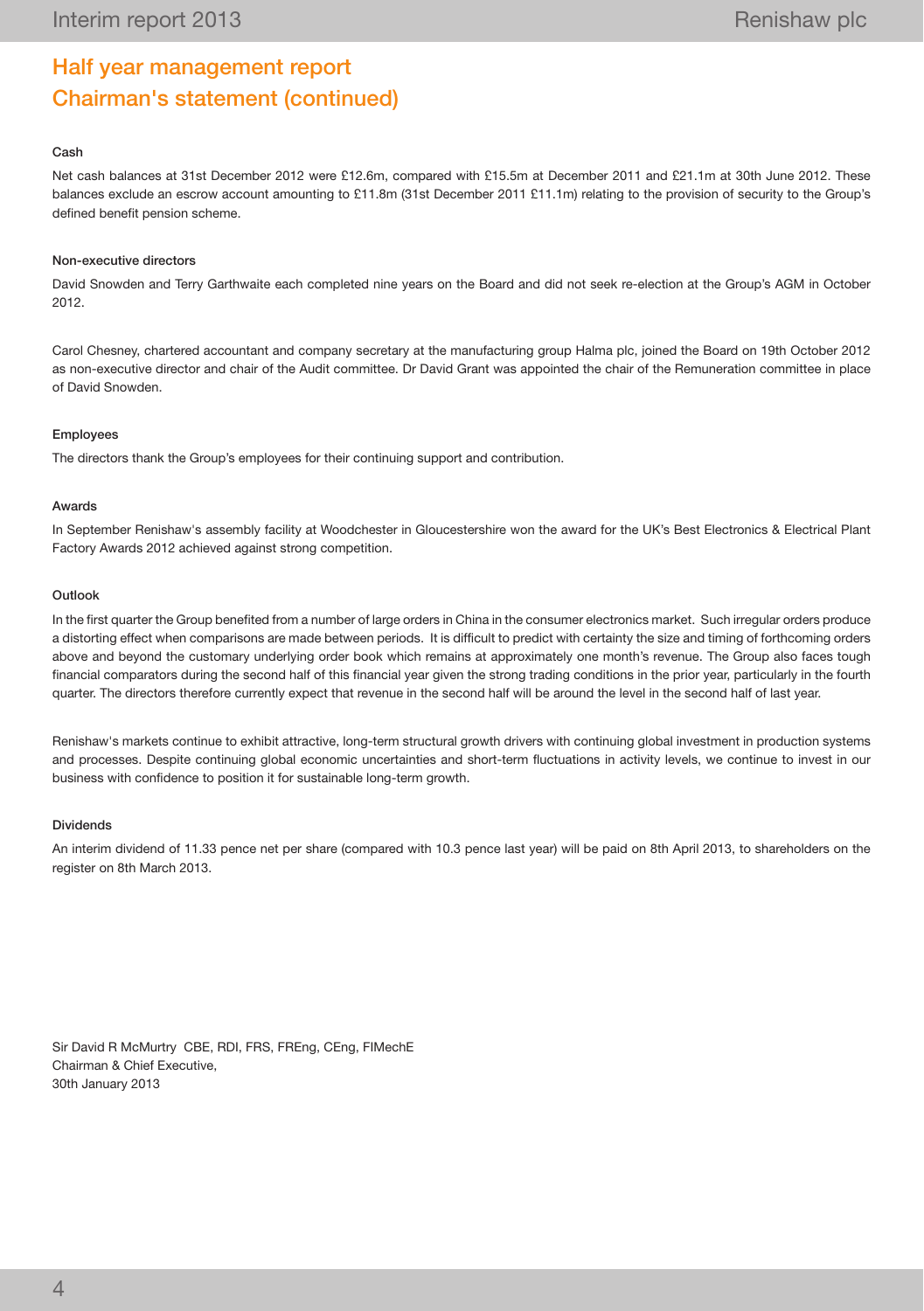# Consolidated income statement Unaudited

|                                                                 |                |               |               | Audited    |
|-----------------------------------------------------------------|----------------|---------------|---------------|------------|
|                                                                 |                | 6 months to   | 6 months to   | Year ended |
|                                                                 |                | 31st December | 31st December | 30th June  |
|                                                                 |                | 2012          | 2011          | 2012       |
|                                                                 | <b>Notes</b>   | £'000         | £'000         | £'000      |
| Revenue                                                         | $\overline{2}$ | 174,225       | 147,149       | 331,892    |
| Cost of sales                                                   |                | (79, 958)     | (72, 614)     | (154, 996) |
| Gross profit                                                    |                | 94,267        | 74,535        | 176,896    |
| <b>Distribution costs</b>                                       |                | (33, 246)     | (29, 364)     | (62, 155)  |
| Administrative expenses including exceptional item              |                | (15, 849)     | (15, 475)     | (31, 553)  |
| Operating profit excluding exceptional item                     |                | 42,269        | 29,696        | 83,188     |
| Exceptional item - gain on deferred consideration<br>settlement | 3              | 2,903         |               |            |
| Operating profit                                                |                | 45,172        | 29,696        | 83,188     |
| Financial income                                                | $\overline{4}$ | 3,718         | 4,451         | 8,979      |
| <b>Financial expenses</b>                                       | $\overline{4}$ | (3,062)       | (3,292)       | (6, 811)   |
| Share of profits from associates                                |                | 360           | 315           | 690        |
| Profit before tax                                               |                | 46,188        | 31,170        | 86,046     |
| Income tax expense                                              | 5              | (8,657)       | (6, 234)      | (17,008)   |
| Profit for the period from continuing operations                |                | 37,531        | 24,936        | 69,038     |
| Profit attributable to:                                         |                |               |               |            |
| Equity shareholders of the parent company                       |                | 37,744        | 25,231        | 69,555     |
| Non-controlling interest                                        |                | (213)         | (295)         | (517)      |
| Profit for the period from continuing operations                |                | 37,531        | 24,936        | 69,038     |
|                                                                 |                | pence         | pence         | pence      |
| Dividend per share arising in respect of the period             | 10             | 11.33         | 10.30         | 38.50      |
| Earnings per share (basic and diluted)                          | 6              | 51.9          | 34.7          | 95.6       |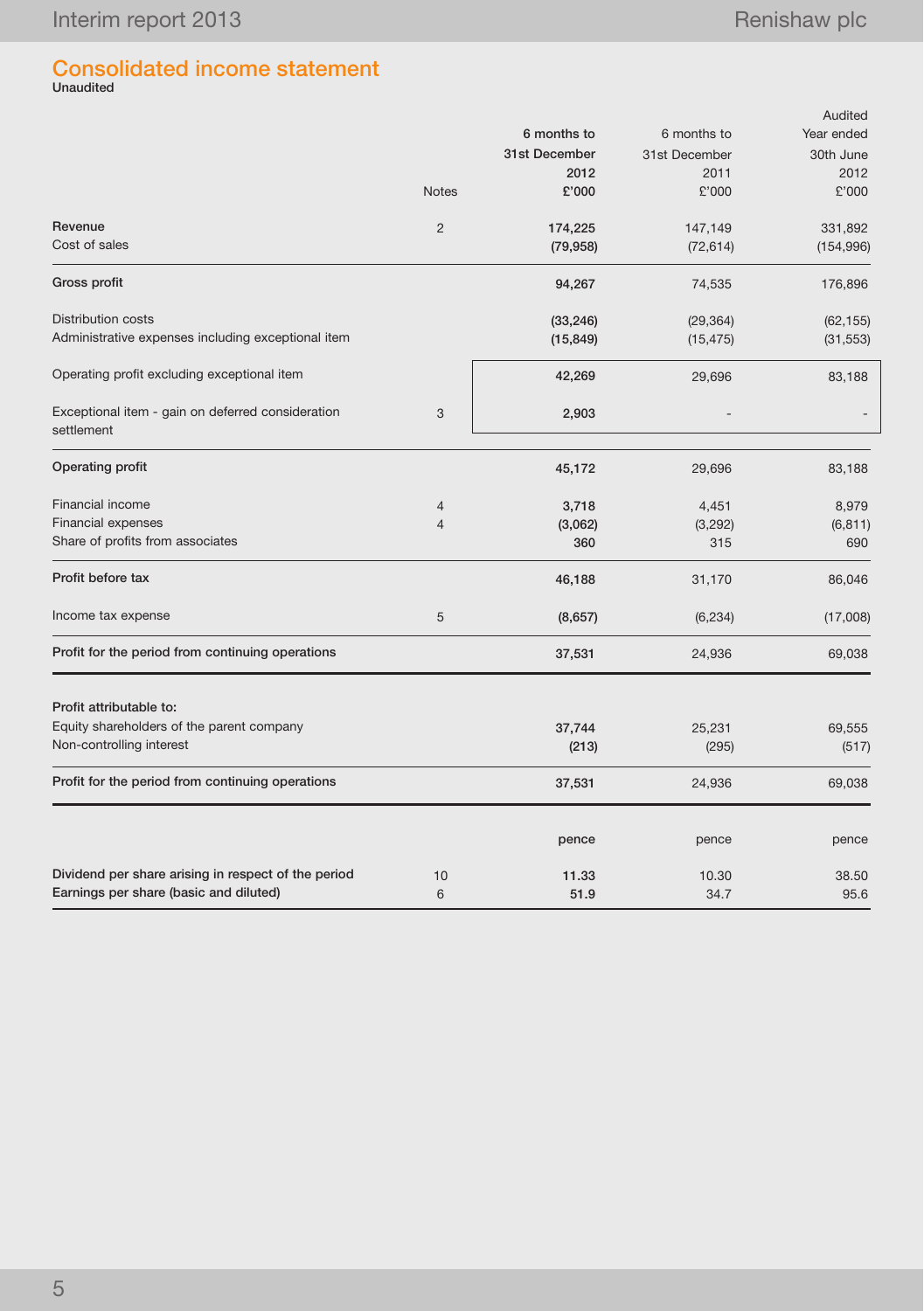# Consolidated statement of comprehensive income and expense Unaudited

|                                                                                     |               |               | Audited    |  |  |
|-------------------------------------------------------------------------------------|---------------|---------------|------------|--|--|
|                                                                                     | 6 months to   | 6 months to   | Year ended |  |  |
|                                                                                     | 31st December | 31st December | 30th June  |  |  |
|                                                                                     | 2012          | 2011          | 2012       |  |  |
|                                                                                     | £'000         | £'000         | £'000      |  |  |
| Profit for the period                                                               | 37,531        | 24,936        | 69,038     |  |  |
| Other items recognised directly in equity:                                          |               |               |            |  |  |
| Items that will not be reclassified to the Consolidated income<br>statement:        |               |               |            |  |  |
| Foreign exchange translation differences                                            | (1,076)       | (1,538)       | (1,779)    |  |  |
| Actuarial loss in the pension schemes                                               | (1,643)       | (3, 116)      | (7, 781)   |  |  |
| Deferred tax on items that will not be reclassified                                 | 375           | 478           | 1,001      |  |  |
| Relating to associates, net of tax                                                  |               |               | (1,229)    |  |  |
| Total for items that will not be reclassified                                       | (2, 344)      | (4, 176)      | (9,788)    |  |  |
| Items that may be reclassified to the Consolidated income<br>statement:             |               |               |            |  |  |
| Effective portion of changes in fair value of cash flow hedges,<br>net of recycling | 12,545        | 1,532         | 9,039      |  |  |
| Deferred tax on items that may be reclassified                                      | (3,011)       | (429)         | (2,398)    |  |  |
| Total for items that may be reclassified                                            | 9,534         | 1,103         | 6,641      |  |  |
| Total other comprehensive income, net of tax                                        | 7,190         | (3,073)       | (3, 147)   |  |  |
| Total comprehensive income and expense                                              | 44,721        | 21,863        | 65,891     |  |  |
|                                                                                     |               |               |            |  |  |
| Attributable to:                                                                    |               |               |            |  |  |
| Equity shareholders of the parent company                                           | 44,934        | 22,158        | 66,408     |  |  |
| Non-controlling interest                                                            | (213)         | (295)         | (517)      |  |  |
| Total comprehensive income and expense for the period                               | 44,721        | 21,863        | 65,891     |  |  |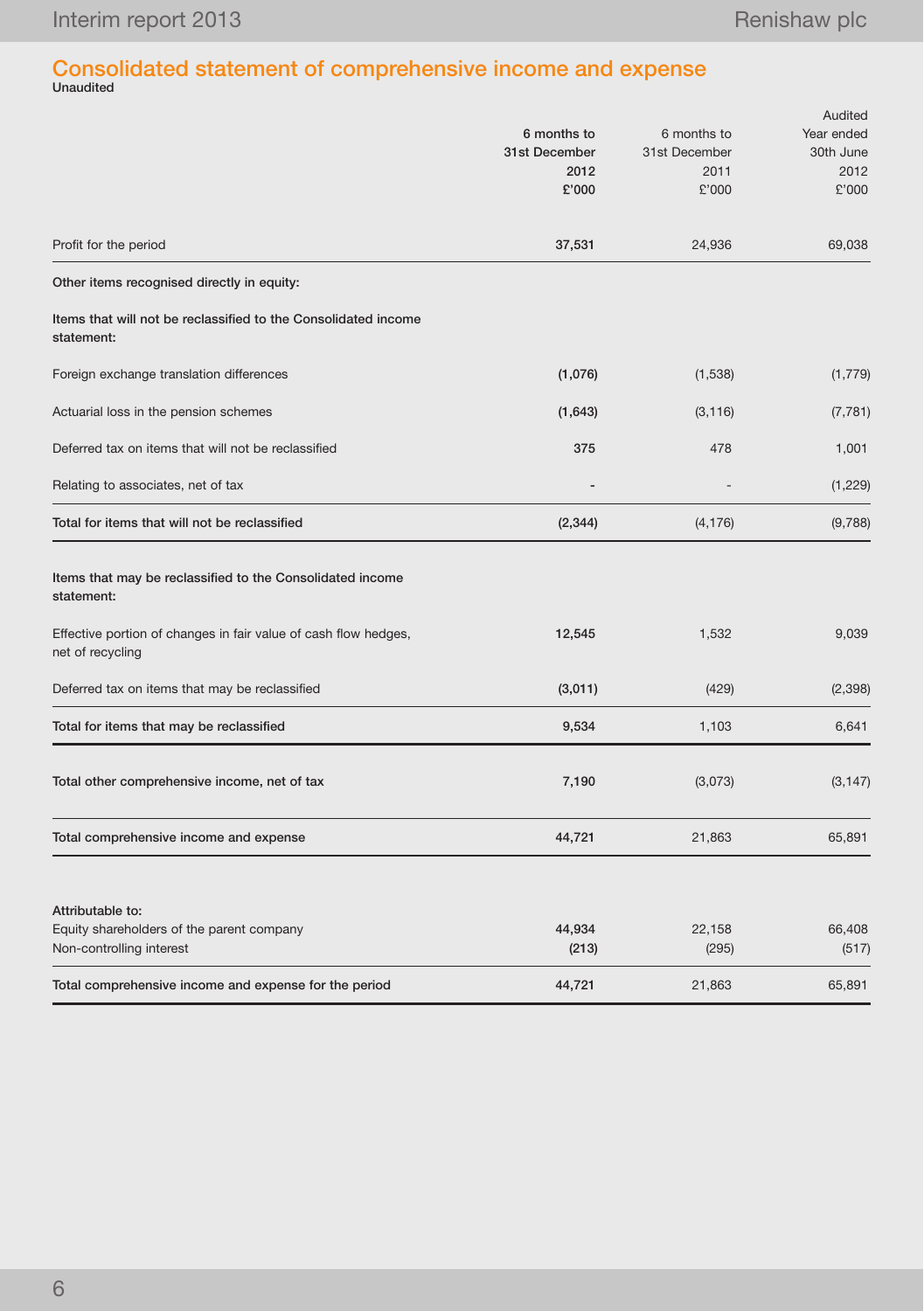# Consolidated balance sheet Unaudited

|                                                  |                |                  |                  | Audited      |
|--------------------------------------------------|----------------|------------------|------------------|--------------|
|                                                  |                | At 31st December | At 31st December | At 30th June |
|                                                  |                | 2012             | 2011             | 2012         |
|                                                  | <b>Notes</b>   | £'000            | £'000            | £'000        |
| <b>Assets</b>                                    |                |                  |                  |              |
| Property, plant and equipment                    | $\overline{7}$ | 107,009          | 93,952           | 100,972      |
| Intangible assets                                | 8              | 54,380           | 49,163           | 54,407       |
| Investments in associates                        | 9              | 6,951            | 7,725            | 6,790        |
| Deferred tax assets                              |                | 17,901           | 23,100           | 17,777       |
| <b>Derivatives</b>                               | 10             | 11,089           | 1,605            | 3,532        |
| Total non-current assets                         |                | 197,330          | 175,545          | 183,478      |
| <b>Current assets</b>                            |                |                  |                  |              |
| Inventories                                      |                | 62,477           | 56,638           | 53,983       |
| Trade receivables                                |                | 75,397           | 50,719           | 83,407       |
| Current tax                                      |                | 3,326            | 2,803            | 2,791        |
| Other receivables                                |                | 9,371            | 7,695            | 10,590       |
| <b>Derivatives</b>                               | 10             | 5,358            | 1,344            | 3,157        |
| Pension fund cash escrow account                 | 11             | 11,782           | 11,142           | 11,523       |
| Cash and cash equivalents                        |                | 12,640           | 15,460           | 21,127       |
| <b>Total current assets</b>                      |                | 180,351          | 145,801          | 186,578      |
| <b>Current liabilities</b>                       |                |                  |                  |              |
| Trade payables                                   |                | 13,512           | 10,661           | 22,900       |
| Current tax                                      |                | 5,725            | 7,462            | 5,662        |
| Provisions                                       |                | 1,077            | 736              | 1,170        |
| Derivatives                                      | 10             | 24               | 3,177            | 1,052        |
| Other payables                                   |                | 23,043           | 18,229           | 25,596       |
| <b>Total current liabilities</b>                 |                | 43,381           | 40,265           | 56,380       |
| Net current assets                               |                | 136,970          | 105,536          | 130,198      |
| Non-current liabilities                          |                |                  |                  |              |
| <b>Employee benefits</b>                         |                |                  | 39,065           | 41,988       |
| Deferred tax liabilities                         | 11             | 42,450           |                  |              |
|                                                  |                | 22,456           | 19,965           | 19,492       |
| <b>Derivatives</b>                               | 10             | 554              | 3,955            | 2,313        |
| Other payables                                   |                | 2,246            | 12,494           | 7,484        |
| <b>Total non-current liabilities</b>             |                | 67,706           | 75,479           | 71,277       |
| Total assets less total liabilities              |                | 266,594          | 205,602          | 242,399      |
| Equity                                           |                |                  |                  |              |
| Share capital                                    | 10             | 14,558           | 14,558           | 14,558       |
| Share premium                                    | 10             | 42               | 42               | 42           |
| Currency translation reserve                     | 10             | 1,507            | 2,824            | 2,583        |
| Cash flow hedging reserve                        | 10             | 12,060           | (3,012)          | 2,526        |
| Retained earnings                                |                | 239,770          | 192,364          | 223,820      |
| Other reserve                                    | 10             |                  |                  |              |
|                                                  | 10             | (389)            | (389)            | (389)        |
| Equity attributable to the owners of the Company |                | 267,548          | 206,387          | 243,140      |
| Non-controlling interest                         | 10             | (954)            | (785)            | (741)        |
| <b>Total equity</b>                              |                | 266,594          | 205,602          | 242,399      |
|                                                  |                |                  |                  |              |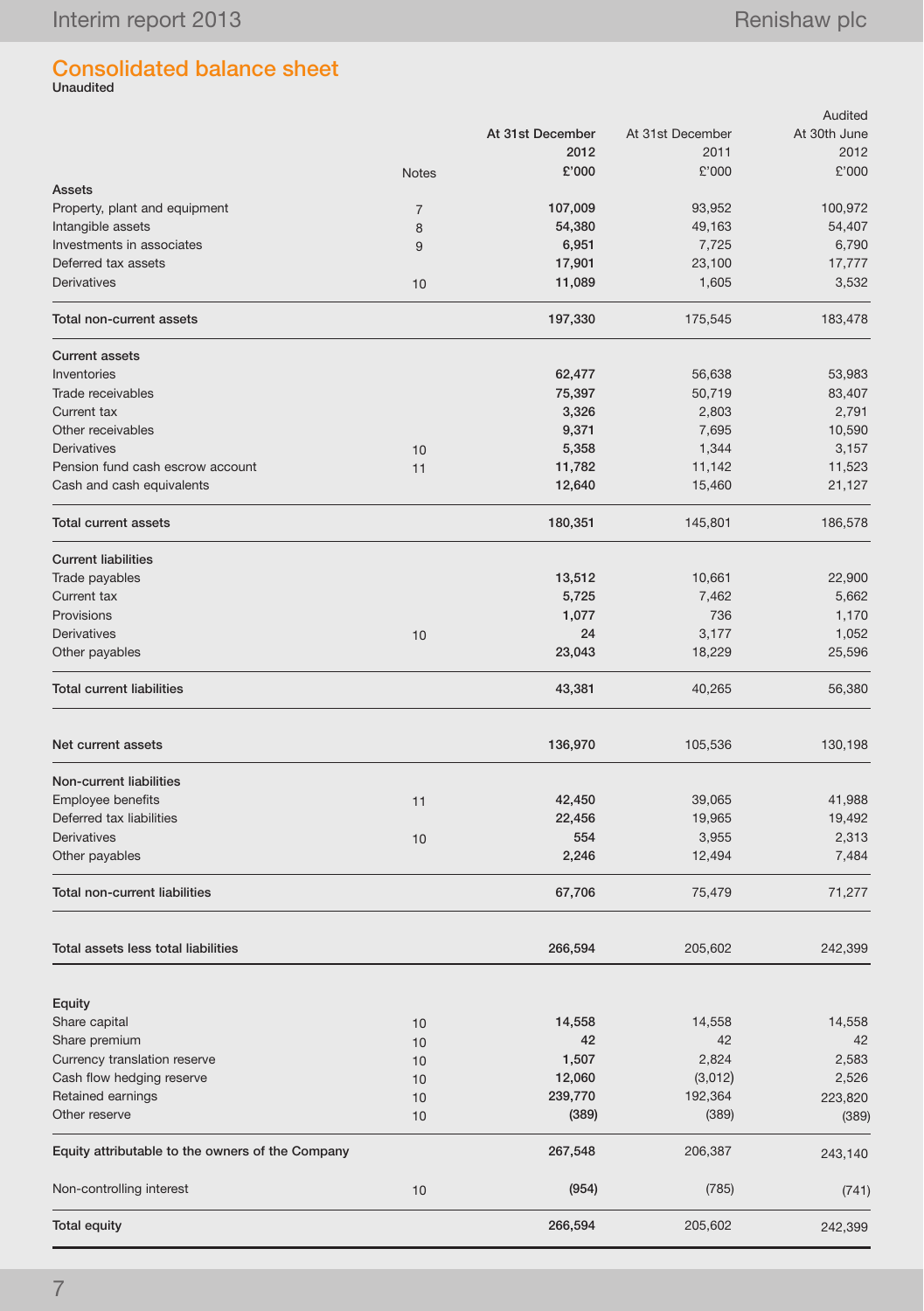# Consolidated statement of changes in equity Unaudited

|                                                                           | Share<br>capital<br>£'000 | Share<br>premium<br>£'000 | Currency<br>translation<br>reserve<br>£'000 | Cash flow<br>hedging<br>reserve<br>£'000 | Retained<br>earnings<br>£'000 | Other<br>reserve<br>£'000 | Non-<br>controlling<br>interest<br>£'000 | Total<br>£'000   |
|---------------------------------------------------------------------------|---------------------------|---------------------------|---------------------------------------------|------------------------------------------|-------------------------------|---------------------------|------------------------------------------|------------------|
| Balance at 1st July 2011                                                  | 14,558                    | 42                        | 4,362                                       | (4, 115)                                 | 187,750                       | (389)                     | (490)                                    | 201,718          |
| Profit/(loss) for the period                                              |                           |                           |                                             |                                          | 25,231                        |                           | (295)                                    | 24,936           |
| Other comprehensive income and expense                                    |                           |                           |                                             |                                          |                               |                           |                                          |                  |
| Actuarial loss in the pension schemes (net)                               |                           |                           |                                             | $\overline{\phantom{a}}$                 | (2,638)                       |                           |                                          | (2,638)          |
| Foreign exchange translation differences                                  |                           |                           | (1,538)                                     | 1,103                                    |                               |                           |                                          | (1,538)<br>1,103 |
| Changes in fair value of cash flow hedges (net)                           |                           |                           |                                             |                                          |                               |                           |                                          |                  |
| Total other comprehensive income                                          | ٠                         |                           | (1,538)                                     | 1,103                                    | (2,638)                       |                           |                                          | (3,073)          |
| Total comprehensive income                                                |                           |                           | (1,538)                                     | 1,103                                    | 22,593                        |                           | (295)                                    | 21,863           |
| Transactions with owners recorded in equity                               |                           |                           |                                             |                                          |                               |                           |                                          |                  |
| Dividends paid                                                            |                           |                           |                                             |                                          | (17, 979)                     |                           |                                          | (17, 979)        |
| Balance at 31st December 2011                                             | 14,558                    | 42                        | 2,824                                       | (3,012)                                  | 192,364                       | (389)                     | (785)                                    | 205,602          |
| Profit/(loss) for the period                                              |                           |                           |                                             |                                          | 44,324                        |                           | (222)                                    | 44,102           |
| Other comprehensive income and expense                                    |                           |                           |                                             |                                          |                               |                           |                                          |                  |
| Actuarial loss in the pension schemes (net)                               |                           | $\overline{a}$            | $\overline{\phantom{m}}$                    | $\overline{\phantom{a}}$                 | (4, 142)                      |                           |                                          | (4, 142)         |
| Foreign exchange translation differences                                  |                           |                           | (241)                                       |                                          |                               |                           |                                          | (241)            |
| Changes in fair value of cash flow hedges (net)<br>Relating to associates | $\overline{\phantom{a}}$  |                           | $\qquad \qquad -$                           | 5,538<br>$\overline{\phantom{a}}$        | (1,229)                       |                           | $\overline{\phantom{a}}$                 | 5,538<br>(1,229) |
|                                                                           |                           |                           |                                             |                                          |                               |                           |                                          |                  |
| Total other comprehensive income                                          |                           |                           | (241)                                       | 5,538                                    | (5, 371)                      |                           |                                          | (74)             |
| Total comprehensive income                                                |                           |                           | (241)                                       | 5,538                                    | 38,953                        |                           | (222)                                    | 44,028           |
| Acquisition of non-controlling interest                                   |                           |                           |                                             |                                          |                               |                           | 266                                      | 266              |
| Dividends paid                                                            |                           |                           |                                             |                                          | (7, 497)                      |                           | $\overline{\phantom{a}}$                 | (7, 497)         |
| Transactions with owners recorded in equity                               |                           |                           |                                             |                                          | (7, 497)                      |                           | 266                                      | (7, 231)         |
| Balance at 30th June 2012                                                 | 14,558                    | 42                        | 2,583                                       | 2,526                                    | 223,820                       | (389)                     | (741)                                    | 242,399          |
| Profit/(loss) for the period                                              |                           |                           |                                             |                                          | 37,744                        |                           | (213)                                    | 37,531           |
| Other comprehensive income and expense                                    |                           |                           |                                             |                                          |                               |                           |                                          |                  |
| Actuarial loss in the pension schemes (net)                               |                           |                           | $\overline{\phantom{a}}$                    |                                          | (1,268)                       |                           |                                          | (1,268)          |
| Foreign exchange translation differences                                  |                           |                           | (1,076)                                     |                                          |                               |                           |                                          | (1,076)          |
| Changes in fair value of cash flow hedges (net)                           |                           |                           |                                             | 9,534                                    |                               |                           |                                          | 9,534            |
| Total other comprehensive income                                          |                           |                           | (1,076)                                     | 9,534                                    | (1,268)                       |                           |                                          | 7,190            |
| Total comprehensive income                                                |                           |                           | (1,076)                                     | 9,534                                    | 36,476                        |                           | (213)                                    | 44,721           |
| Transactions with owners recorded in equity                               |                           |                           |                                             |                                          |                               |                           |                                          |                  |
| Dividends paid                                                            |                           |                           |                                             |                                          | (20, 526)                     |                           |                                          | (20, 526)        |
| Balance at 31st December 2012                                             | 14,558                    | 42                        | 1,507                                       | 12,060                                   | 239,770                       | (389)                     | (954)                                    | 266,594          |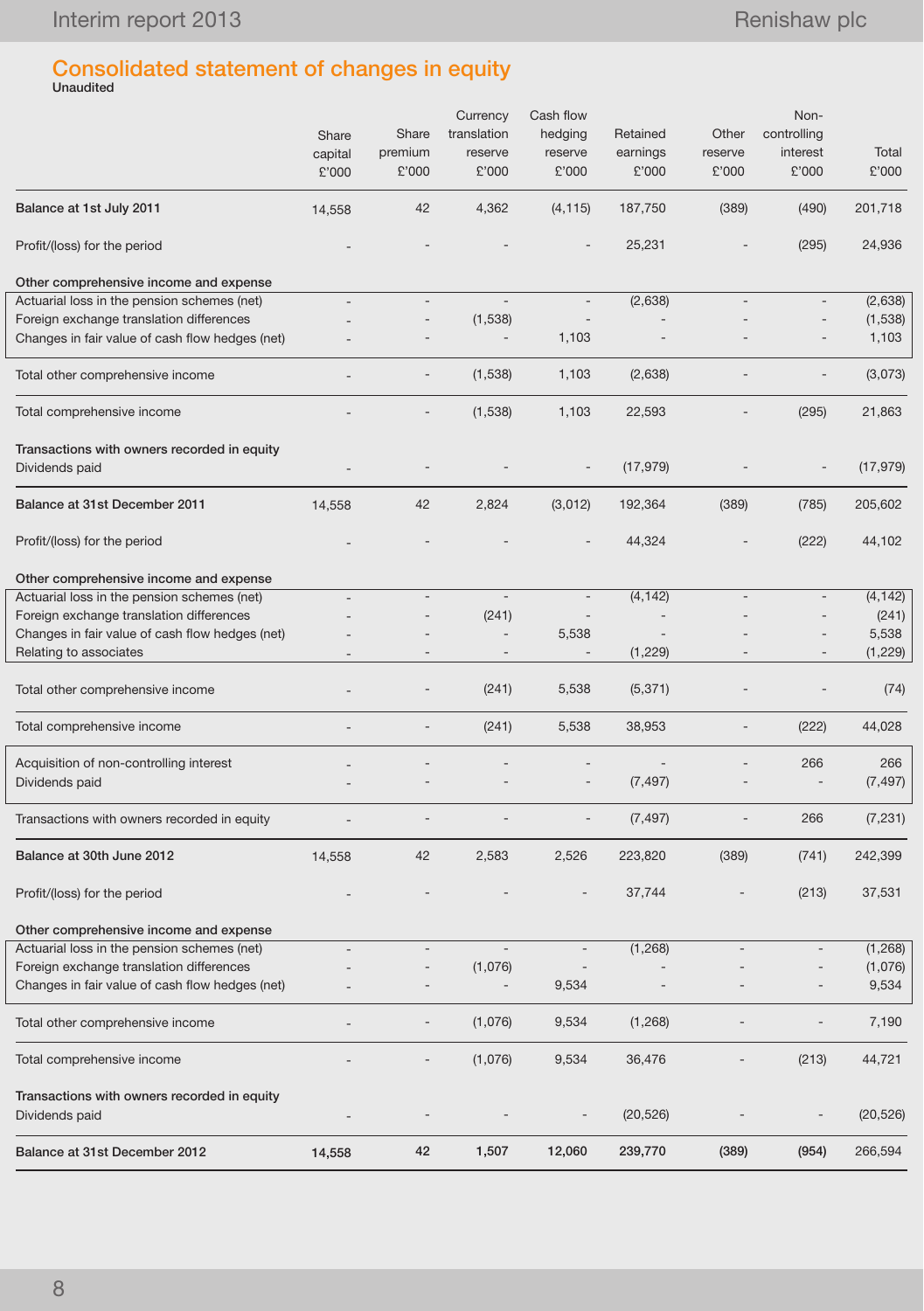# Consolidated statement of cash flows Unaudited

|                                                                                                       |                 |               | Audited         |
|-------------------------------------------------------------------------------------------------------|-----------------|---------------|-----------------|
|                                                                                                       | 6 months to     | 6 months to   | Year ended      |
|                                                                                                       | 31st December   | 31st December | 30th June       |
|                                                                                                       | 2012            | 2011          | 2012            |
|                                                                                                       | £'000           | £'000         | £'000           |
| Cash flows from operating activities                                                                  |                 |               |                 |
| Profit for the period                                                                                 | 37,531          | 24,936        | 69,038          |
| Amortisation of development costs                                                                     | 3,288           | 3,062         | 6,747           |
| Amortisation of other intangibles                                                                     | 1,681           | 1,968         | 3,901           |
| Depreciation                                                                                          | 4,993           | 4,684         | 9,518           |
| <b>Exceptional item</b>                                                                               | (2,903)         |               |                 |
| Profit on sale of property, plant and equipment                                                       | (6)             | (16)          | (94)            |
| Share of profits from associates                                                                      | (530)           | (485)         | (1,030)         |
| Financial income                                                                                      | (3,718)         | (4, 451)      | (8,979)         |
| <b>Financial expenses</b>                                                                             | 3,062           | 3,292         | 6,811           |
| Tax expense                                                                                           | 8,657           | 6,234         | 17,008          |
|                                                                                                       | 14,524          | 14,288        | 33,882          |
|                                                                                                       |                 |               |                 |
| Increase in inventories                                                                               | (8, 494)        | (6, 829)      | (4,006)         |
| Decrease/(increase) in trade and other receivables                                                    | 7,001           | 11,316        | (24, 704)       |
| (Decrease)/increase in trade and other payables                                                       | (14, 028)       | (6, 512)      | 5,173           |
| (Decrease)/increase in provisions                                                                     | (93)            | (34)          | 400             |
|                                                                                                       | (15, 614)       | (2,059)       | (23, 137)       |
|                                                                                                       |                 |               |                 |
| Defined benefit pension contributions                                                                 | (720)           | (677)         | (1, 359)        |
| Income taxes paid                                                                                     | (8,962)         | (4,829)       | (14, 079)       |
| Cash flows from operating activities                                                                  | 26,759          | 31,659        | 64,345          |
| Investing activities                                                                                  |                 |               |                 |
| Purchase of property, plant and equipment                                                             | (12, 143)       | (17, 831)     | (30, 328)       |
| Development costs capitalised                                                                         | (4,688)         | (4, 361)      | (9,679)         |
| Purchase of other intangibles                                                                         | (210)           | (126)         | (1, 123)        |
| Investment in subsidiaries and associates                                                             |                 |               | (2,611)         |
| Sale of property, plant and equipment                                                                 | 101             | 149           | 414             |
| Interest received                                                                                     | 568             | 305           | 695             |
| Dividend received from associate                                                                      | 199             | 27            | 108             |
| Contributions to pension fund escrow account (net)                                                    | (259)           | (324)         | (705)           |
| Cash flows from investing activities                                                                  | (16, 432)       | (22, 161)     | (43, 229)       |
| <b>Financing activities</b>                                                                           |                 |               |                 |
| Interest paid                                                                                         | (167)           | (184)         | (296)           |
| Dividends paid                                                                                        | (20, 526)       | (17, 979)     | (25, 476)       |
| Cash flows from financing activities                                                                  | (20, 693)       | (18, 163)     | (25, 772)       |
|                                                                                                       |                 |               |                 |
| Net decrease in cash and cash equivalents<br>Cash and cash equivalents at the beginning of the period | (10, 366)       | (8,665)       | (4,656)         |
| Effect of exchange rate fluctuations on cash held                                                     | 21,127<br>1,879 | 23,733<br>392 | 23,733<br>2,050 |
|                                                                                                       |                 |               |                 |
| Cash and cash equivalents at the end of the period                                                    | 12,640          | 15,460        | 21,127          |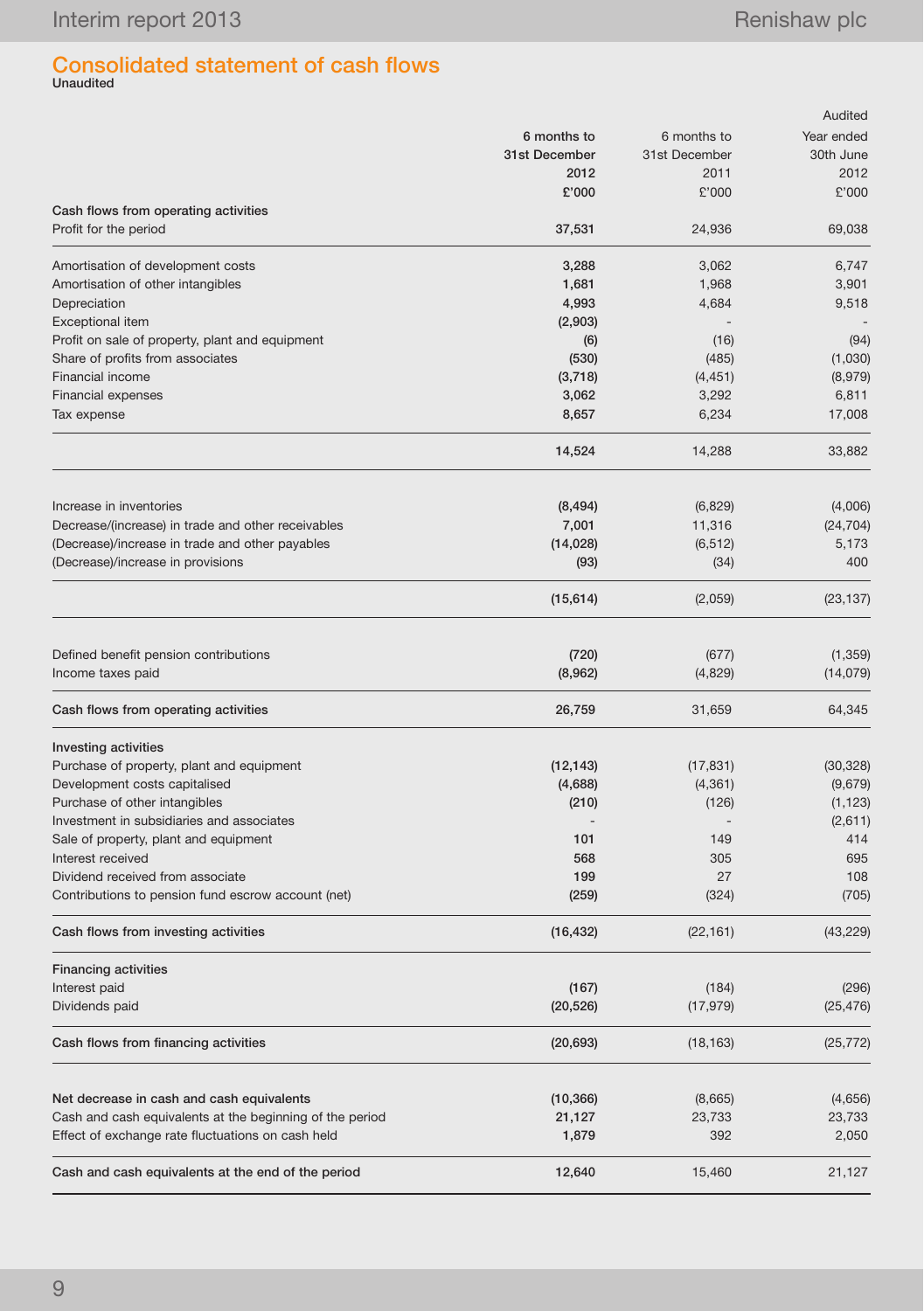# Responsibility statement

We confirm that to the best of our knowledge:

- • As required by DTR 4.2.R of the Disclosure Rules and Transparency Rules, the condensed set of financial statements, which has been prepared in accordance with the applicable set of accounting standards, gives a true and fair view of the assets, liabilities, financial position and profit or loss of the Company and the undertakings included in the consolidation as a whole.
- the Interim report includes a fair review of the information required by:
	- (a) DTR 4.2.7R of the Disclosure Rules and Transparency Rules, being an indication of important events that have occurred during the first six months of the financial year and their impact on the condensed set of financial statements; and a description of the principal risks and uncertainties for the remaining six months of the year; and
	- (b) DTR 4.2.8R of the Disclosure Rules and Transparency Rules, being related party transactions that have taken place in the first six months of the current financial year and that have materially affected the financial position or performance of the entity during that period; and any changes in the related party transactions described in the last annual report that could do so.

On behalf of the Board

A C G Roberts FCA Group Finance Director 30th January 2013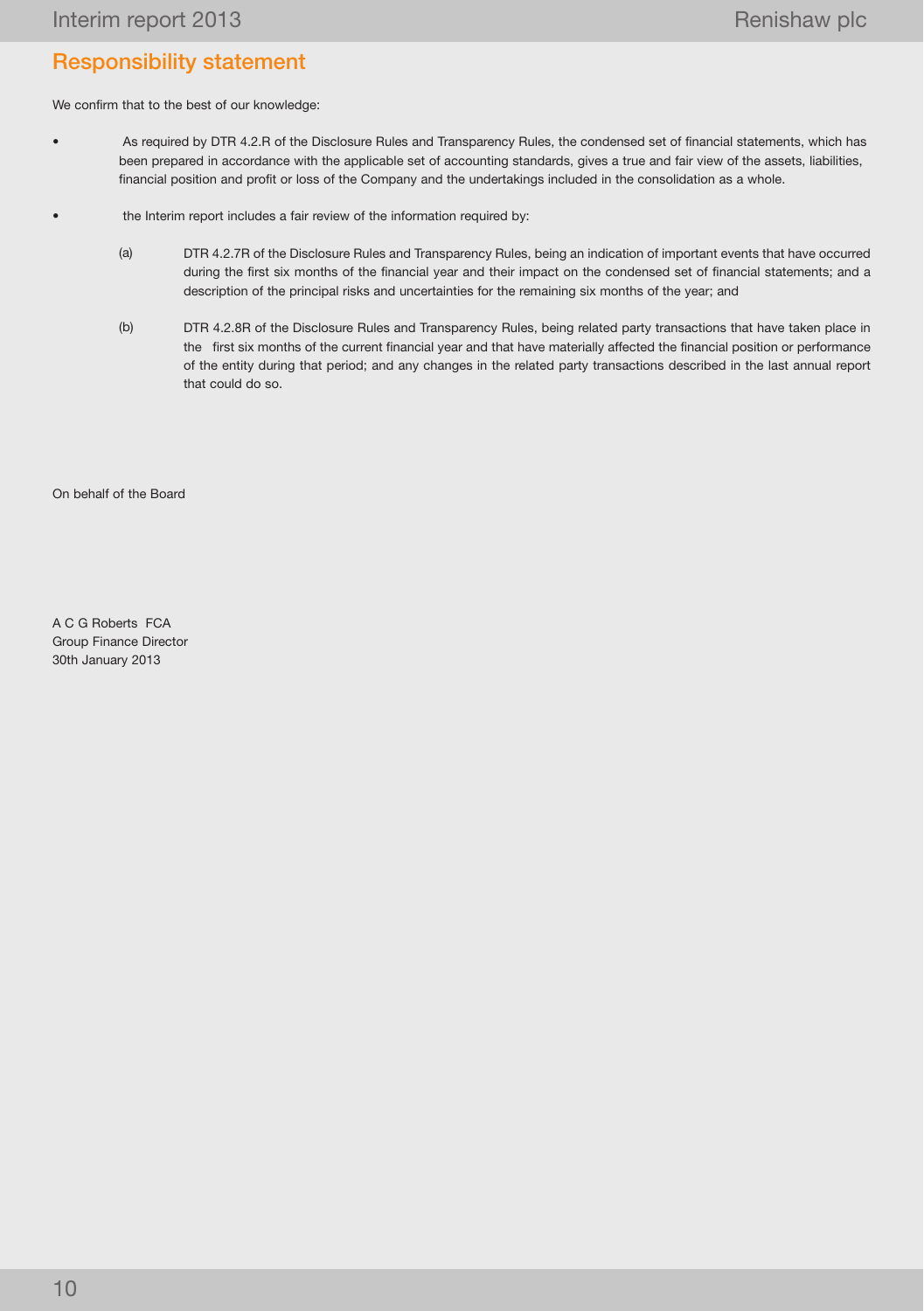# **Notes**

## 1. Status of Interim report and accounting policies

The Interim report, which has not been audited, was approved by the directors on 30th January 2013.

#### General information

The Interim report has been prepared in accordance with the EU endorsed standard IAS 34, 'Interim financial reporting'. This interim financial information has been prepared on the basis of the accounting policies adopted in the most recent annual financial statements, these being for the year ended 30th June 2012, as revised for the implementation of specified new amended endorsed standards or interpretations.

Given the nature of some forward-looking information included in this report, which the directors have given in good faith, this information should be treated with due caution. The Interim report is available on our website www.renishaw.com.

The interim financial information for the six months to 31st December 2012 and the comparative figures for the six months to 31st December 2011 are unaudited. The comparative figures for the financial year ended 30th June 2012 are not the Company's statutory accounts for that financial year. Those accounts have been reported on by the Company's auditors and delivered to the registrar of companies. The report of the auditors was (i) unqualified, (ii) did not include a reference to any matters to which the auditors drew attention by way of emphasis without qualifying their report, and (iii) did not contain a statement under section 498 (2) or (3) of the Companies Act 2006, relating to the accounting records of the Company.

#### Going concern

The Group has considerable financial resources at its disposal and the directors have considered the current financial projections. As a consequence, the directors believe that the Group is well placed to manage its business risks successfully.

After making enquiries, the directors have a reasonable expectation that the Group has adequate resources to continue in operational existence for the foreseeable future. Accordingly, they continue to adopt the going concern basis in preparing the Interim report.

#### Accounting policies

The accounting policies applied and significant estimates used by the Group in this Interim report are the same as those applied by the Group for the year ended 30th June 2012.

There have been no new standards or amendments to standards endorsed by the EU to be applied for the first time for the financial year ending 30th June 2013.

### 2. Segmental information

Renishaw's business is metrology, the science of measurement. The Group manufactures a comprehensive range of high-precision probing systems and accessories, calibration and measuring systems and other innovative products which enable customers worldwide to carry out dimensional measurements to traceable standards.

In addition to developing the Group's traditional core metrology business, the Group has also been investing in the development of additional applications for new market sectors based upon its core metrology expertise. The additional investment has been focused on the healthcare sector and products for the dental and neurosurgical markets, together with our spectroscopy product offerings. The Group thus manages its business in two business segments, Metrology, being the traditional core business, and Healthcare.

#### The Group's main products within these segments comprise:

Metrology - Co-ordinate measuring machine ("CMM") sensors, software and control systems for highly accurate measurement of manufactured components; Machine tool sensors and software, used for the automation of setting and on-machine measurement operations; Calibration and testing products to determine the positioning accuracy of a wide range of industrial and scientific machinery; Position feedback encoders that ensure accurate linear and rotary motion control in a wide range of applications; Innovative flexible gauging technology, based on the comparison of production parts to a reference master part; High speed laser measurement and surveying systems for use in extreme environments such as marine positioning and mine/quarry scanning; Additive manufacturing and rapid prototyping systems, such as selective laser melting machines; Modular and custom fixtures, used to hold parts securely for dimensional inspection on CMM, vision and gauging systems and a broad range of styli for all probes.

Healthcare - Scanning and milling systems applied to the dental sector, offering a complete CAD/CAM system for crown and bridge frameworks; Spectroscopy products, including the inVia Raman microscope, a research grade optical microscope coupled to a high-performance Raman spectrometer used for analytical applications (including medicinal tablet mapping, molecular diagnostics and DNA analysis); combined Raman and atomic force microscope instruments that investigate chemical and structural properties of materials at sub-micrometre and neurosurgical products, such as a stereotactic robot for functional neurosurgical procedures, implantable devices that allow surgeons to verify expected deep brain stimulation electrode position relative to targeted anatomy and planning software for stereotactic neurosurgery.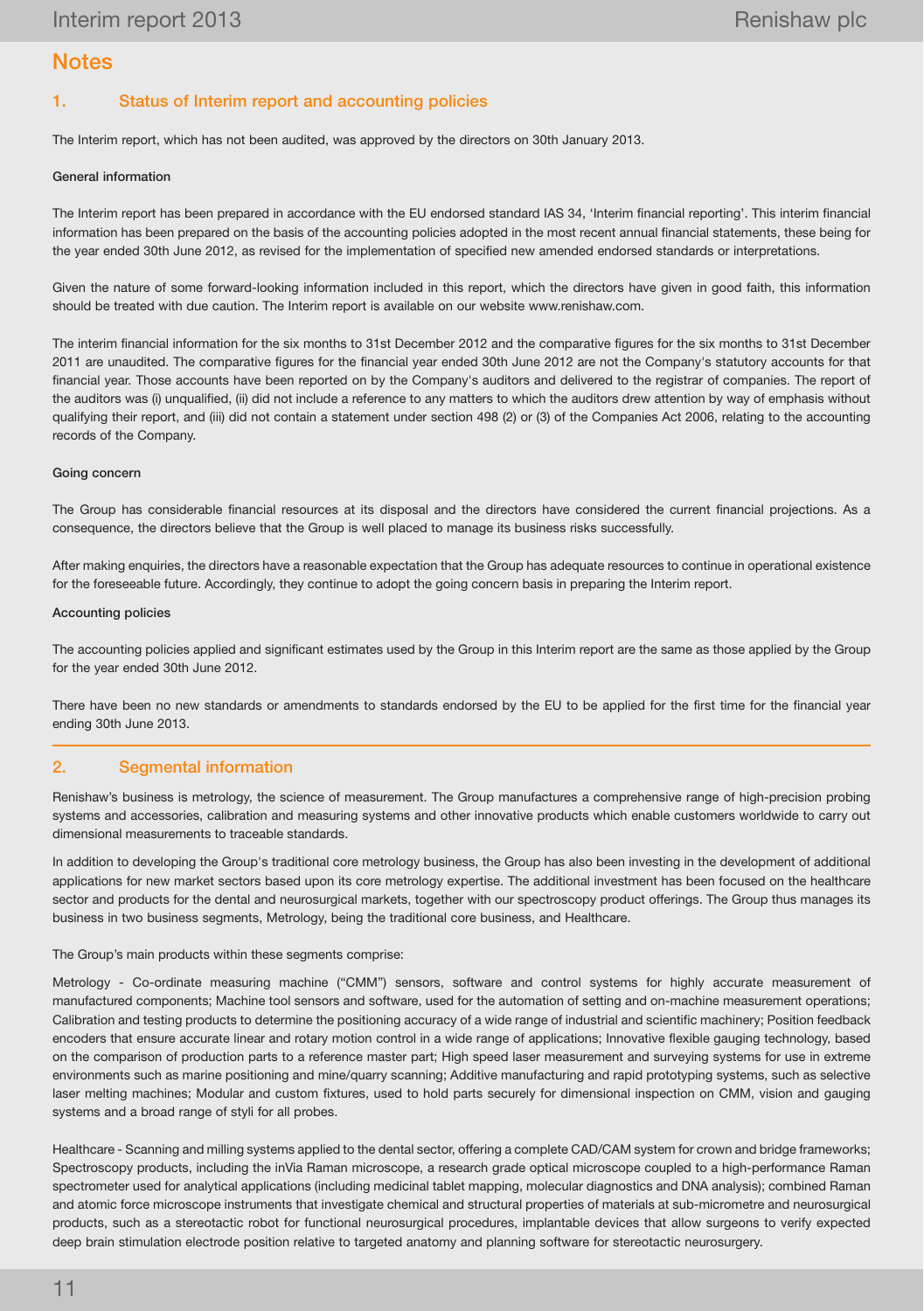# 2. Segmental information (continued)

| Revenue                                                                                                        | Metrology<br>£'000     | Healthcare<br>£'000 | Total<br>£'000                |
|----------------------------------------------------------------------------------------------------------------|------------------------|---------------------|-------------------------------|
| 6 months to 31st December 2012                                                                                 | 162,516                | 11,709              | 174,225                       |
| 6 months to 31st December 2011                                                                                 | 135,915                | 11,234              | 147,149                       |
| Year ended 30th June 2012                                                                                      | 305,832                | 26,060              | 331,892                       |
| Depreciation and amortisation                                                                                  | Metrology<br>£'000     | Healthcare<br>£'000 | Total<br>£'000                |
| 6 months to 31st December 2012                                                                                 | 8,127                  | 1,835               | 9,962                         |
| 6 months to 31st December 2011                                                                                 | 7,692                  | 2,022               | 9,714                         |
| Year ended 30th June 2012                                                                                      | 16,360                 | 3,806               | 20,166                        |
| Operating profit                                                                                               | Metrology<br>£'000     | Healthcare<br>£'000 | Total<br>£'000                |
| 6 months to 31st December 2012<br>Share of profits from associates<br>Net financial income<br>Exceptional item | 46,235<br>360<br>2,903 | (3,966)             | 42,269<br>360<br>656<br>2,903 |
| Profit before tax                                                                                              |                        |                     | 46,188                        |
| 6 months to 31st December 2011<br>Share of profits from associates<br>Net financial income                     | 35,650<br>315          | (5,954)             | 29,696<br>315<br>1,159        |
| Profit before tax                                                                                              |                        |                     | 31,170                        |
| Year ended 30th June 2012<br>Share of profits from associates<br>Net financial income                          | 91,845<br>690          | (8,657)             | 83,188<br>690<br>2,168        |
| Profit before tax                                                                                              |                        |                     | 86,046                        |

There is no allocation of assets and liabilities to operating segments. Depreciation is included within certain other overhead expenditure which is allocated to segments on the basis of the level of activity.

The following table shows the analysis of revenue by geographical market:

|                            | 6 months to 31st | 6 months to 31st | Year ended |
|----------------------------|------------------|------------------|------------|
|                            | December         | December         | 30th June  |
|                            | 2012             | 2011             | 2012       |
|                            | £'000            | £'000            | £'000      |
| Far East                   | 78,586           | 49,559           | 130,169    |
| <b>Continental Europe</b>  | 43,984           | 47,158           | 95,702     |
| North & South America      | 36,140           | 36,474           | 76,841     |
| United Kingdom and Ireland | 10,013           | 8,655            | 18,885     |
| Other regions              | 5,502            | 5.303            | 10,295     |
| Total group revenue        | 174,225          | 147.149          | 331,892    |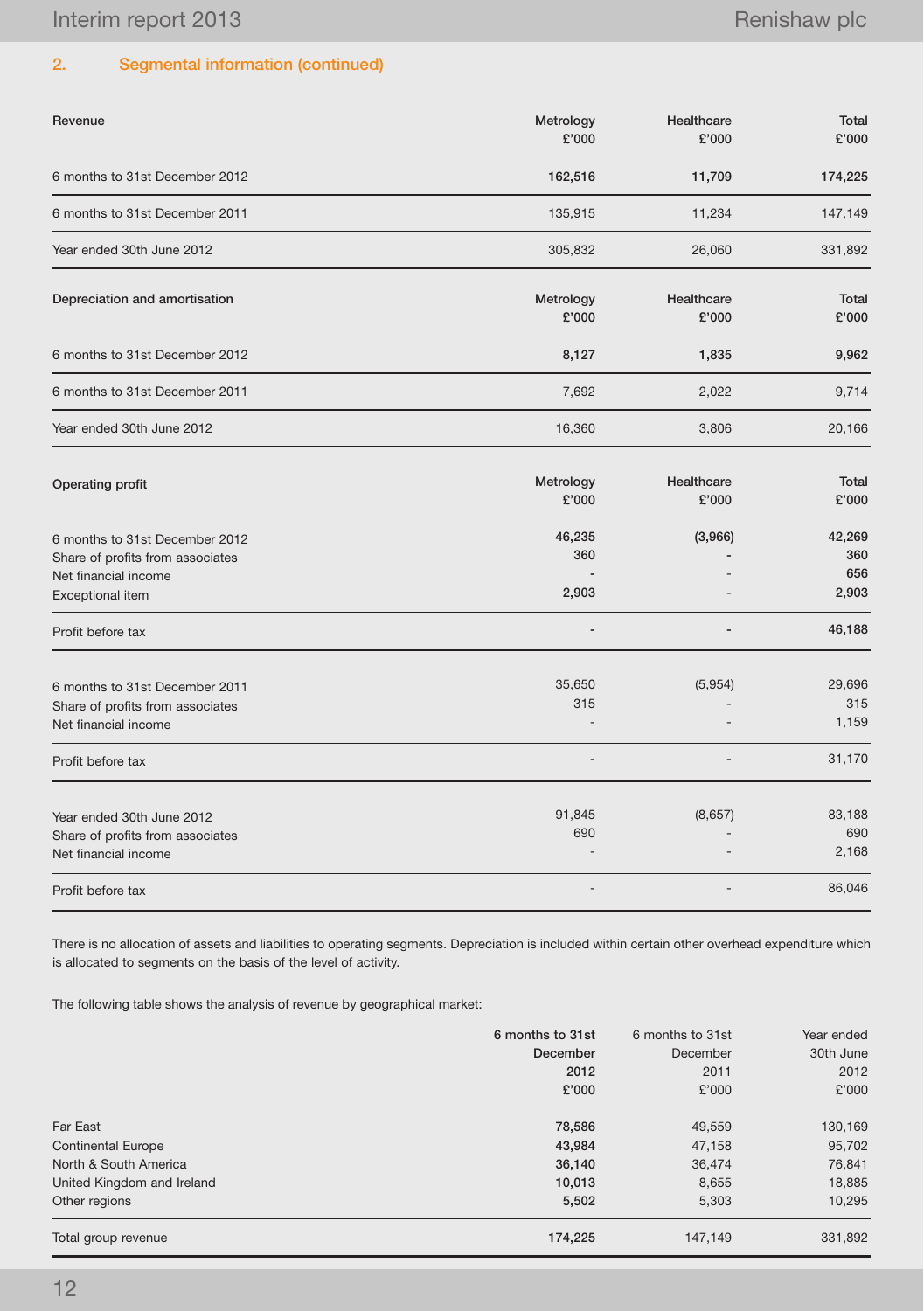# 2. Segmental information (continued)

Revenue in the above table has been allocated to regions based on the geographical location of the customer. Individual countries which comprised more than 10% of Group revenue were:

|            | 6 months to   | 6 months to   | Year ended |
|------------|---------------|---------------|------------|
|            | 31st December | 31st December | 30th June  |
|            | 2012          | 2011          | 2012       |
|            | £'000         | £'000         | £'000      |
| China      | 47,843        | 20,925        | 65,166     |
| <b>USA</b> | 30,330        | 31,662        | 64,581     |
| Germany    | 19,283        | 20,405        | 42,539     |
| Japan      | 17,509        | 17,274        | 38,496     |

There was no revenue from transactions with a single external customer amounting to 10% or more of the Group's total revenue.

The following table shows the analysis of non-current assets, excluding deferred tax and derivatives, by geographical area:

|                | At            | At            | At        |
|----------------|---------------|---------------|-----------|
|                | 31st December | 31st December | 30th June |
|                | 2012          | 2011          | 2012      |
|                | £'000         | £'000         | £'000     |
|                |               |               |           |
| United Kingdom | 120,472       | 107,967       | 114,329   |
| Overseas       | 47,868        | 42,873        | 47,840    |
|                | 168,340       | 150,840       | 162,169   |

No overseas country had non-current assets amounting to 10% or more of the Group's total non-current assets.

## 3. Exceptional item

In November 2012, the Company purchased the remaining 34% shareholding in Measurement Devices Limited for a cash payment of £4.5m. The June 2012 financial statements included a deferred consideration liability based on an estimated earn-out provision, which was calculated on forecast profits up to December 2013. The first half year results include an exceptional gain of £2.9m resulting from this settlement.

## 4. Financial income and expenses

| <b>Financial income</b>                                                                                            | 6 months to         | 6 months to   | Year ended          |
|--------------------------------------------------------------------------------------------------------------------|---------------------|---------------|---------------------|
|                                                                                                                    | 31st December       | 31st December | 30th June           |
|                                                                                                                    | 2012                | 2011          | 2012                |
|                                                                                                                    | £'000               | £'000         | £'000               |
| Expected return on assets in the pension schemes                                                                   | 3,150               | 4,146         | 8,284               |
| Bank interest receivable                                                                                           | 568                 | 305           | 695                 |
|                                                                                                                    | 3,718               | 4,451         | 8,979               |
| <b>Financial expenses</b>                                                                                          | 6 months to         | 6 months to   | Year ended          |
|                                                                                                                    | 31st December       | 31st December | 30th June           |
|                                                                                                                    | 2012                | 2011          | 2012                |
|                                                                                                                    | £'000               | £'000         | £'000               |
| Interest on pension scheme liabilities<br>Bank interest payable<br>Unwinding of deferred acquisition cost interest | 2,689<br>167<br>206 | 3,108<br>184  | 6,186<br>296<br>329 |
|                                                                                                                    | 3,062               | 3,292         | 6,811               |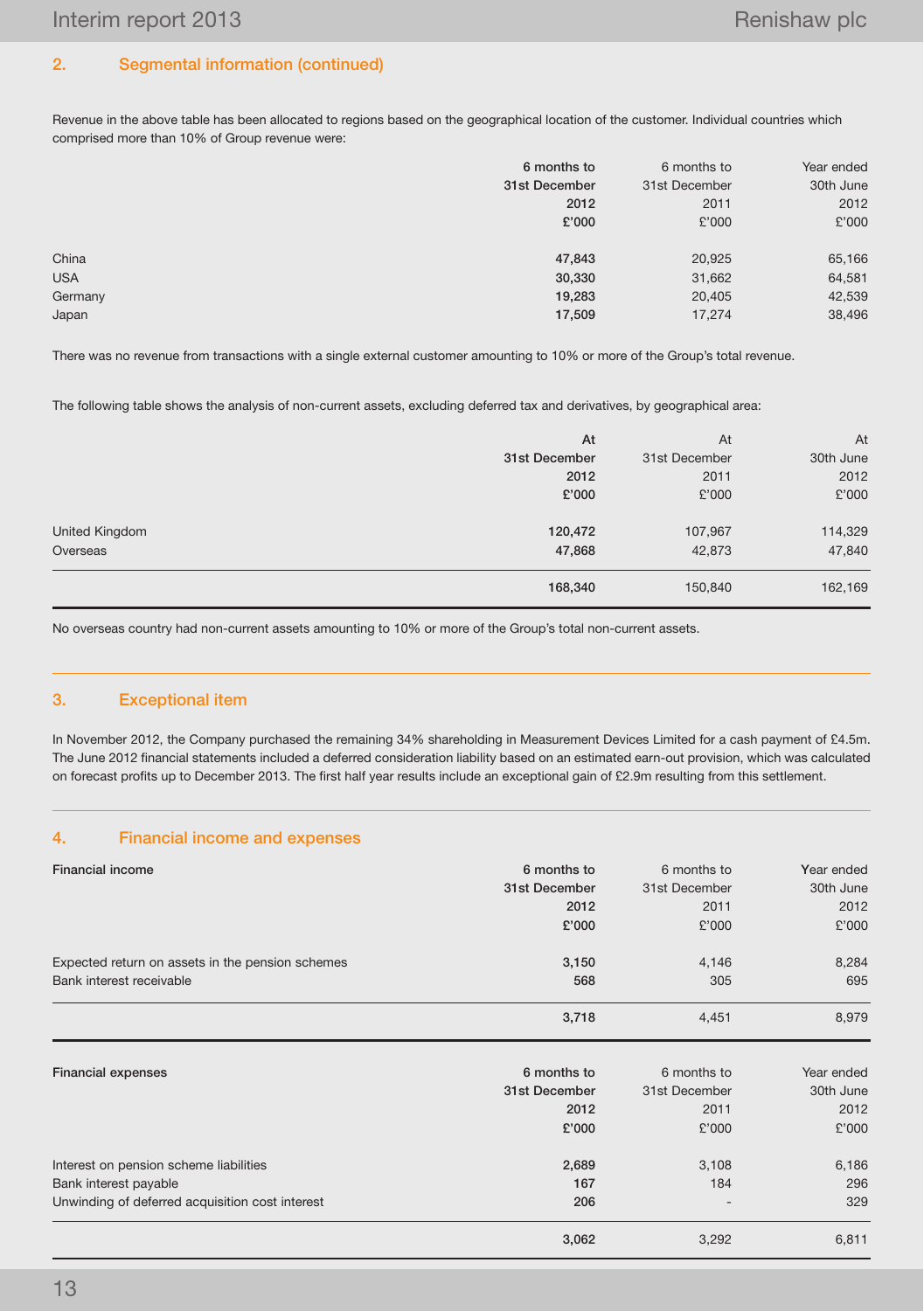### 5. Income tax expense

The income tax expense has been estimated at a rate of 20% (December 2011 20%), the rate expected to be applicable for the full year. There is no income tax expense accounted for in respect of the exceptional item.

#### 6. Earnings per share

Earnings per share are calculated on earnings of £37,744,000 (December 2011 £25,231,000) and on 72,788,543 shares, being the number of shares in issue during the period.

Earnings per share for the year ended 30th June 2012 are calculated on earnings of £69,555,000 and on 72,788,543 shares, being the number of shares in issue during that year.

### 7. Property, plant and equipment

|                       | Freehold  |                  |          | Assets in the     |              |
|-----------------------|-----------|------------------|----------|-------------------|--------------|
|                       | land and  | <b>Plant</b> and | Motor    | course of         |              |
|                       | buildings | equipment        | vehicles | construction      | <b>Total</b> |
|                       | £'000     | £'000            | £'000    | £'000             | £'000        |
| Cost                  |           |                  |          |                   |              |
| At 1st July 2012      | 85,854    | 96,615           | 7,056    | 3,996             | 193,521      |
| <b>Additions</b>      | 1,720     | 2,344            | 809      | 7,270             | 12,143       |
| <b>Transfers</b>      |           | 1,590            |          | (1,590)           |              |
| <b>Disposals</b>      |           | (145)            | (304)    |                   | (449)        |
| Currency adjustment   | (1, 159)  | (148)            | (33)     |                   | (1,340)      |
| At 31st December 2012 | 86,415    | 100,256          | 7,528    | 9,676             | 203,875      |
| Depreciation          |           |                  |          |                   |              |
| At 1st July 2012      | 18,738    | 69,580           | 4,231    |                   | 92,549       |
| Charge for the period | 843       | 3,689            | 461      |                   | 4,993        |
| Released on disposals |           | (100)            | (254)    |                   | (354)        |
| Currency adjustment   | (189)     | (118)            | (15)     | $\qquad \qquad -$ | (322)        |
| At 31st December 2012 | 19,392    | 73,051           | 4,423    |                   | 96,866       |
| Net book value        |           |                  |          |                   |              |
| At 31st December 2012 | 67,023    | 27,205           | 3,105    | 9,676             | 107,009      |
| At 30th June 2012     | 67,116    | 27,035           | 2,825    | 3,996             | 100,972      |

Additions to assets in the course of construction of £7,270,000 (December 2011 £11,151,000) comprise £1,473,000 (December 2011 £7,438,000) for freehold land and buildings and £5,797,000 (December 2011 £3,713,000) for plant and equipment.

At the end of the period, assets in the course of construction, not yet transferred, of £9,676,000 (December 2011 £3,641,000) comprise £2,783,000 (December 2011 £709,000) for freehold land and buildings and £6,893,000 (December 2011 £2,932,000) for plant and equipment.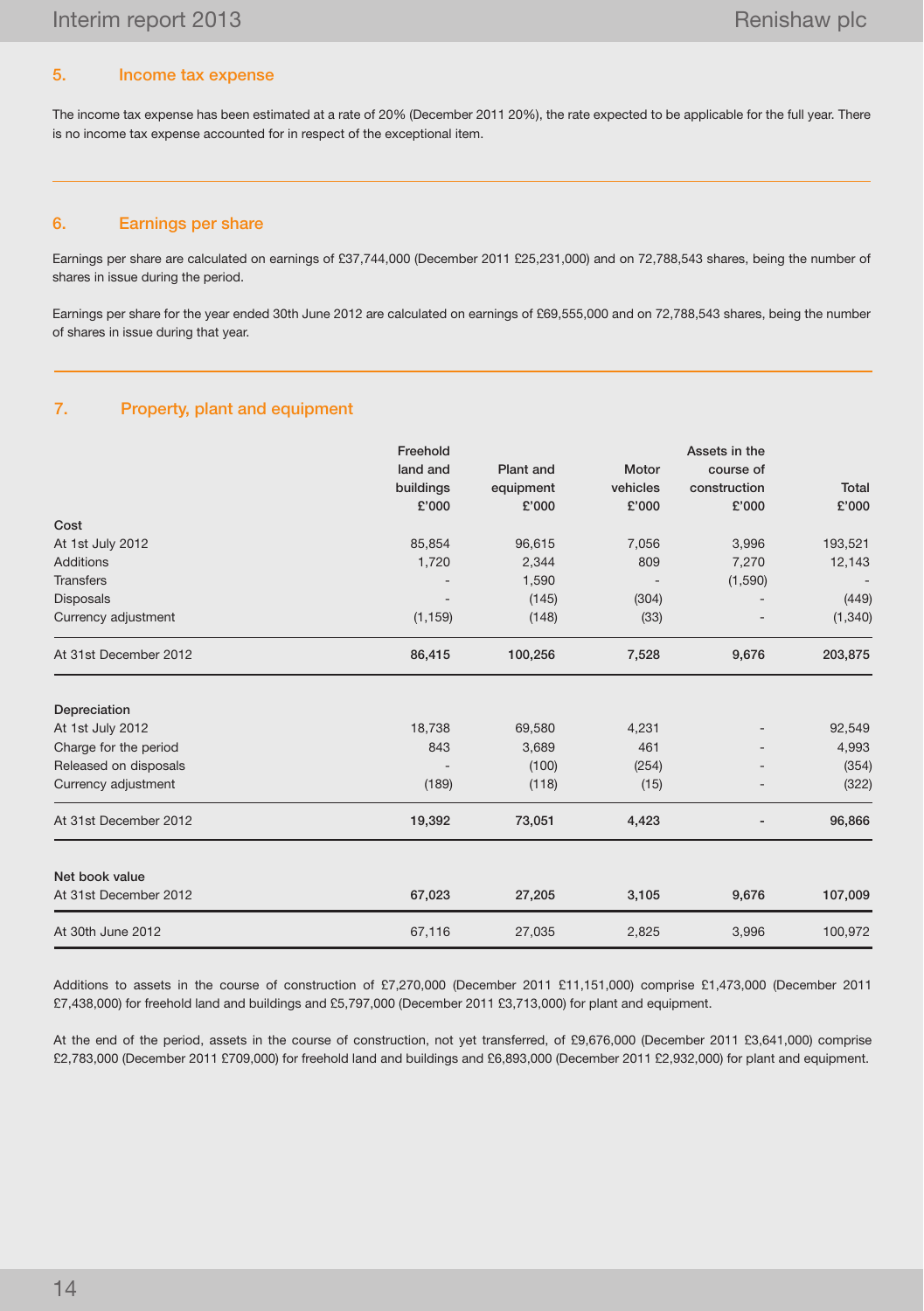# 8. Intangible assets

|                       |               | Other      | Internally<br>generated | Software licences |                |         |
|-----------------------|---------------|------------|-------------------------|-------------------|----------------|---------|
|                       | Goodwill on   | intangible | development             |                   | In the course  |         |
|                       | consolidation | assets     | costs                   | In use            | of acquisition | Total   |
|                       | £'000         | £'000      | £'000                   | £'000             | £'000          | £'000   |
| Cost                  |               |            |                         |                   |                |         |
| At 1st July 2012      | 19,414        | 10,347     | 55,743                  | 19,652            | 31             | 105,187 |
| <b>Additions</b>      |               |            | 4,688                   | 51                | 159            | 4,898   |
| <b>Transfers</b>      |               |            |                         | 44                | (44)           |         |
| Currency adjustment   | (112)         | (16)       |                         | (6)               |                | (134)   |
| At 31st December 2012 | 19,302        | 10,331     | 60,431                  | 19,741            | 146            | 109,951 |
| Amortisation          |               |            |                         |                   |                |         |
| At 1st July 2012      | 198           | 5,907      | 34,468                  | 10,207            |                | 50,780  |
| Charge for the period |               | 668        | 3,288                   | 843               |                | 4,799   |
| Currency adjustment   |               | (3)        |                         | (5)               |                | (8)     |
| At 31st December 2012 | 198           | 6,572      | 37,756                  | 11,045            |                | 55,571  |
| Net book value        |               |            |                         |                   |                |         |
| At 31st December 2012 | 19,104        | 3,759      | 22,675                  | 8,696             | 146            | 54,380  |
| At 30th June 2012     | 19,216        | 4,440      | 21,275                  | 9,445             | 31             | 54,407  |

| The analysis of acquired goodwill on consolidation is: | At            | At            | At<br>30th June<br>2012<br>£'000 |
|--------------------------------------------------------|---------------|---------------|----------------------------------|
|                                                        | 31st December | 31st December |                                  |
|                                                        | 2012          | 2011          |                                  |
|                                                        | £'000         | £'000         |                                  |
| Acquisition of:                                        |               |               |                                  |
| itp GmbH                                               | 2,816         | 2,886         | 2,886                            |
| Renishaw Diagnostics Limited (92.4%)                   | 1,784         | 1,784         | 1,784                            |
| Renishaw Mayfield S.A. (75%)                           | 1,517         | 1,559         | 1,559                            |
| Measurement Devices Limited                            | 6,661         | 6,661         | 6,661                            |
| <b>Renishaw Software Limited</b>                       | 1,559         | 1,559         | 1,559                            |
| <b>R&amp;R Sales LLC</b>                               | 4,275         |               | 4,275                            |
| Other smaller acquisitions                             | 492           | 492           | 492                              |
| Balance at the end of the period                       | 19,104        | 14.941        | 19,216                           |

# 9. Investments in associates

| Movements during the period were:      | 6 months to   | 6 months to   | Year ended |
|----------------------------------------|---------------|---------------|------------|
|                                        | 31st December | 31st December | 30th June  |
|                                        | 2012          | 2011          | 2012       |
|                                        | £'000         | £'000         | £'000      |
| Balance at the beginning of the period | 6,790         | 7,437         | 7,437      |
| Dividends received                     | (199)         | (27)          | (108)      |
| Share of profits of associates         | 530           | 485           | 1,030      |
| Amortisation of intangibles            | (170)         | (170)         | (340)      |
| Other comprehensive income and expense |               |               | (1,229)    |
| Balance at the end of the period       | 6,951         | 7.725         | 6,790      |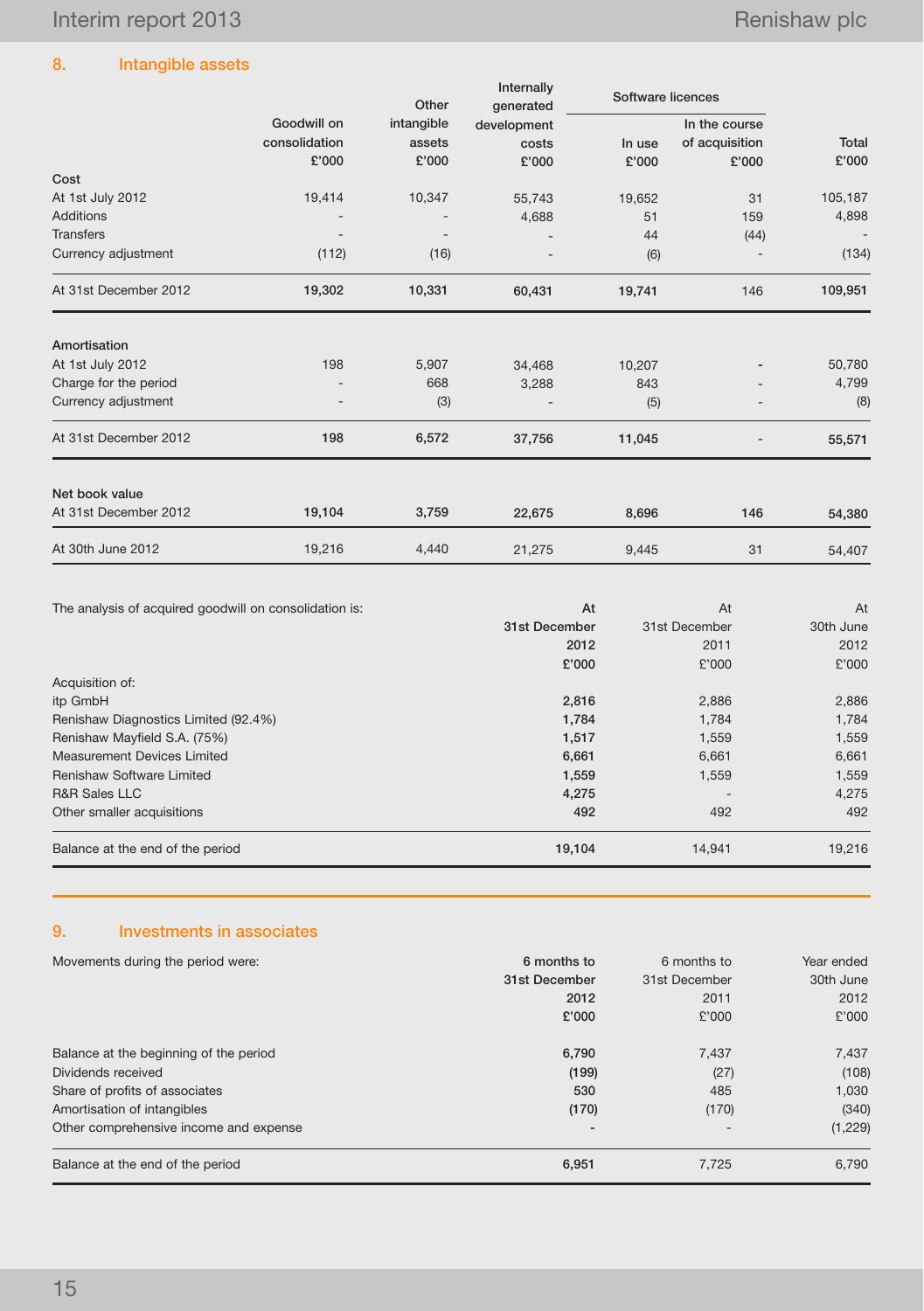## 10. Capital and reserves

| Share capital                          | At            | At            | At        |
|----------------------------------------|---------------|---------------|-----------|
|                                        | 31st December | 31st December | 30th June |
|                                        | 2012          | 2011          | 2012      |
|                                        | £'000         | £'000         | £'000     |
| Allotted, called-up and fully paid     |               |               |           |
| 72,788,543 ordinary shares of 20p each | 14,558        | 14.558        | 14,558    |

The ordinary shares are the only class of share in the Company. Holders of ordinary shares are entitled to vote at general meetings of the Company and receive dividends as declared. The Articles of Association of the Company do not contain any restrictions on the transfer of shares nor on voting rights.

#### Currency translation reserve

The currency translation reserve comprises all foreign exchange differences arising from the translation of the financial statements of the foreign operations, offset by foreign exchange differences on bank liabilities which have been accounted for directly in equity on account of them being classified as hedging items.

#### Cash flow hedging reserve

The cash flow hedging reserve comprises all foreign exchange differences arising from the valuation of forward exchange contracts which are effective hedges and mature after the period end. These are valued on a mark-to-market basis, are accounted for directly in equity and are recycled through the Consolidated income statement when the hedged item affects the Consolidated income statement. The forward contracts mature over the next three and a half years.

| Movements during the period were:                        | 6 months to   | 6 months to   | Year ended |
|----------------------------------------------------------|---------------|---------------|------------|
|                                                          | 31st December | 31st December | 30th June  |
|                                                          | 2012          | 2011          | 2012       |
|                                                          | £'000         | £'000         | £'000      |
| Balance at the beginning of the period                   | 2,526         | (4, 115)      | (4, 115)   |
| Amounts transferred to the Consolidated income statement | (1,203)       | 2,032         | 3,835      |
| Revaluations during the period                           | 13,748        | (500)         | 5,204      |
| Deferred tax movement                                    | (3,011)       | (429)         | (2,398)    |
| Balance at the end of the period                         | 12,060        | (3,012)       | 2,526      |

| The cash flow hedging reserve is analysed as: | At            | At            | At        |
|-----------------------------------------------|---------------|---------------|-----------|
|                                               | 31st December | 31st December | 30th June |
|                                               | 2012          | 2011          | 2012      |
|                                               | £'000         | £'000         | £'000     |
| Derivatives in non-current assets             | 11,089        | 1,605         | 3,532     |
| Derivatives in current assets                 | 5,358         | 1,344         | 3,157     |
| Derivatives in current liabilities            | (24)          | (3, 177)      | (1,052)   |
| Derivatives in non-current liabilities        | (554)         | (3,955)       | (2,313)   |
|                                               | 15,869        | (4, 183)      | 3,324     |
| Included in deferred tax assets/liabilities   | (3,809)       | 1,171         | (798)     |
| Balance at the end of the period              | 12,060        | (3,012)       | 2,526     |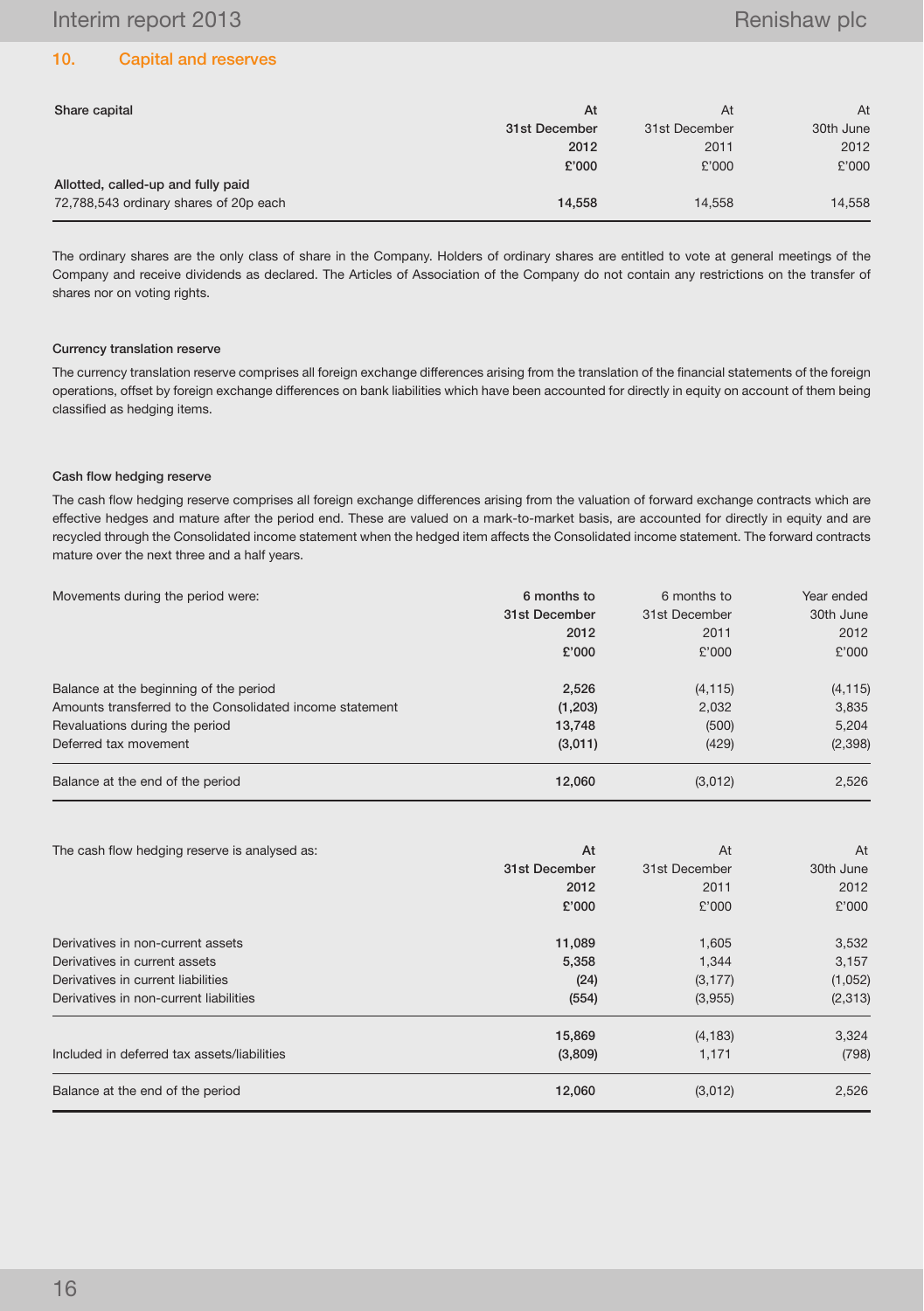### 10. Capital and reserves (continued)

| <b>Dividends</b>                                    | 6 months to   | 6 months to   | Year ended |
|-----------------------------------------------------|---------------|---------------|------------|
|                                                     | 31st December | 31st December | 30th June  |
| Dividends paid during the period were:              | 2012          | 2011          | 2012       |
|                                                     | £'000         | £'000         | £'000      |
|                                                     |               |               |            |
| 2012 final dividend of 28.2p per share (2011 24.7p) | 20.526        | 17.979        | 17,979     |
| 2012 interim dividend of 10.3p                      | -             |               | 7.497      |
| Total dividends paid during the period              | 20.526        | 17.979        | 25,476     |

An interim dividend for 2013 of £8,246,942 (11.33p net per share) will be paid on 8th April 2013, to shareholders on the register on 8th March 2013, with an ex-div date of 6th March 2013.

#### Other reserve

The other reserve is in relation to additional investments in subsidiary undertakings.

| Non-controlling interest               | 6 months to<br>31st December | 6 months to<br>31st December | Year ended<br>30th June |
|----------------------------------------|------------------------------|------------------------------|-------------------------|
| Movements during the period were:      | 2012                         | 2011                         | 2012                    |
|                                        | £'000                        | £'000                        | £'000                   |
| Balance at the beginning of the period | (741)                        | (490)                        | (490)                   |
| Share of investments                   |                              |                              | 266                     |
| Share of loss for the period           | (213)                        | (295)                        | (517)                   |
| Balance at the end of the period       | (954)                        | (785)                        | (741)                   |

### 11. Employee benefits

The Group operates a number of pension schemes throughout the world. The major scheme, which covers the UK-based employees, was of the defined benefit type. In April 2007, this scheme, along with the Irish defined benefit scheme, ceased any future accrual for current members and was closed to new members. UK and Irish employees are now covered by defined contribution schemes.

The latest full actuarial valuation of the UK defined benefit scheme was carried out at September 2009 and updated to 31st December 2012 by a qualified independent actuary. The major assumptions used by the actuary were:

|                             | At            | At            | At        |
|-----------------------------|---------------|---------------|-----------|
|                             | 31st December | 31st December | 30th June |
|                             | 2012          | 2011          | 2012      |
|                             | £'000         | £'000         | £'000     |
|                             |               |               |           |
| Discount rate               | 4.1%          | 4.7%          | 4.3%      |
| Inflation rate - RPI        | 2.7%          | 3.0%          | 2.7%      |
| Inflation rate - CPI        | 1.7%          | 2.0%          | 1.7%      |
| Expected return on equities | 6.7%          | 8.3%          | 6.7%      |
| Retirement age              | 64            | 64            | 64        |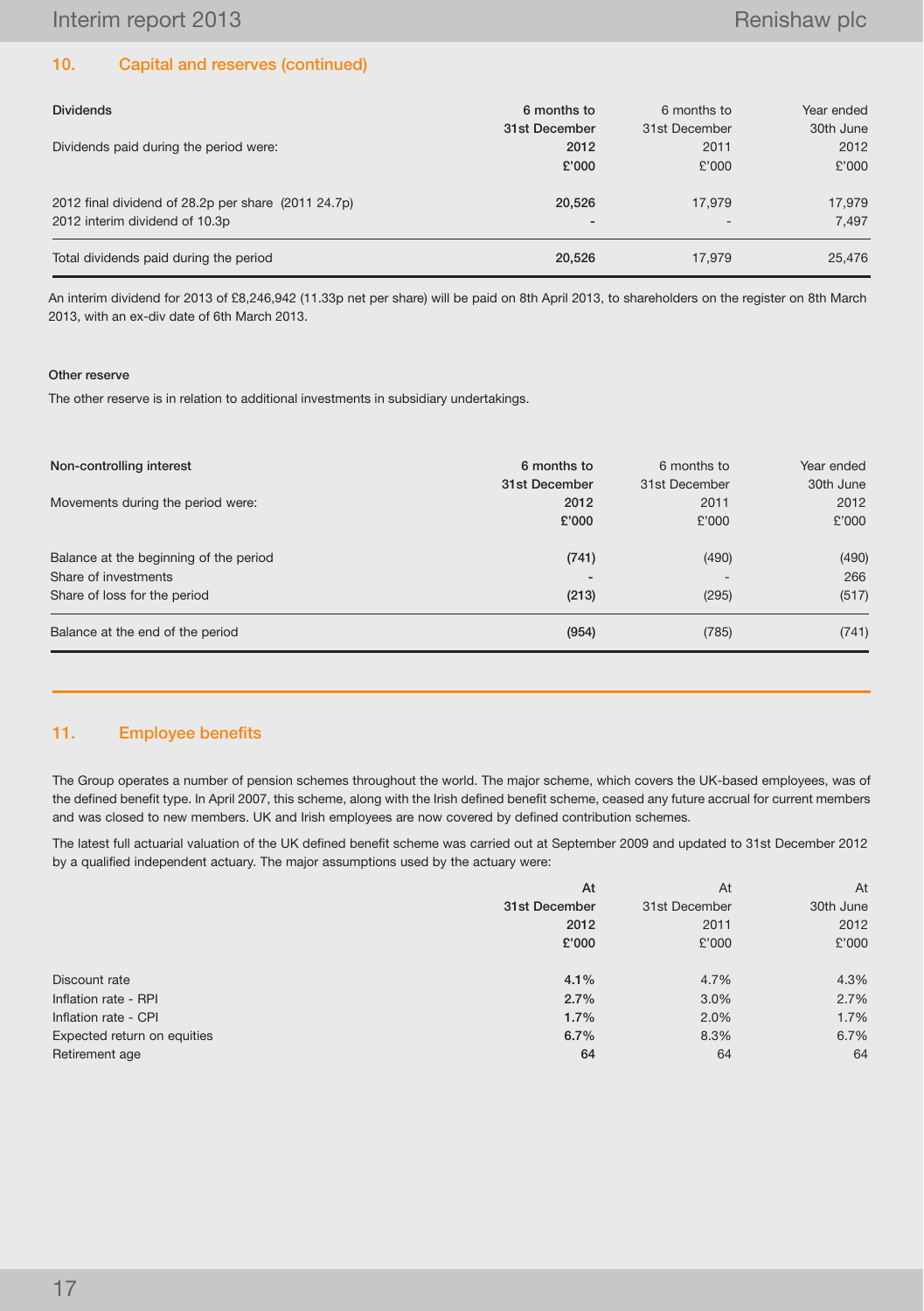## 11. Employee benefits (continued)

The assets and liabilities in the defined benefit schemes were:

|                                             | At            | At            | At         |
|---------------------------------------------|---------------|---------------|------------|
|                                             | 31st December | 31st December | 30th June  |
|                                             | 2012          | 2011          | 2012       |
|                                             | £'000         | £'000         | £'000      |
| Market value of assets                      | 102,248       | 91,742        | 95,236     |
| Actuarial value of liabilities under IAS 19 | (135, 798)    | (120, 307)    | (127, 524) |
|                                             | (33, 550)     | (28, 565)     | (32, 288)  |
| Increase in liability under IFRIC 14        | (8,900)       | (10, 500)     | (9,700)    |
| Deficit in the schemes                      | (42, 450)     | (39,065)      | (41,988)   |
| Deferred tax thereon                        | 9,610         | 9,421         | 9,519      |

The movements in the schemes' assets and liabilities were:

|                                            | 6 months to   | 6 months to   | Year ended |
|--------------------------------------------|---------------|---------------|------------|
|                                            | 31st December | 31st December | 30th June  |
|                                            | 2012          | 2011          | 2012       |
|                                            | £'000         | £'000         | £'000      |
| Balance at the beginning of the period     | (41, 988)     | (37,664)      | (37, 664)  |
| Contributions paid                         | 720           | 677           | 1.359      |
| Expected return on pension schemes' assets | 3,150         | 4,146         | 8.284      |
| Interest on pension schemes' liabilities   | (2,689)       | (3, 108)      | (6, 186)   |
| Actuarial loss under IAS 19                | (2, 443)      | (16, 316)     | (21, 781)  |
| Additional actuarial gain under IFRIC 14   | 800           | 13.200        | 14.000     |
| Balance at the end of the period           | (42, 450)     | (39,065)      | (41,988)   |

Under the defined benefit deficit funding plans, there are certain UK properties, owned by Renishaw plc, and a property owned by Renishaw (Ireland) Limited, which are subject to registered fixed charges as security for the UK and Irish defined benefit pension schemes' deficits respectively. Renishaw plc has also established an escrow account, which is subject to a registered floating charge as security for the UK defined benefit pension scheme liabilities.

The Company has given a guarantee relating to a recovery plan for the UK scheme and the trustees have the right to enforce the charges to recover any deficit up to £43,510,000 if an insolvency event occurs in relation to the Company before 1st November 2016 or if the Company has not made good any deficit up to £43,510,000 by midnight on 1st November 2016. No scheme assets are invested in the Group's own equity.

The value of the guarantee discussed above is greater than the value of the pension fund's deficit. As such, in line with IFRIC 14, the UK pension fund's liabilities have been increased by £8,900,000, to represent the maximum discounted liability as at 31st December 2012 (30th June 2012 £9,700,000).

### 12. Related party transactions

The only related party transactions to have taken place during the first half year were normal business transactions between the Group and its associates, which have not had a material effect on the results of the Group for this period.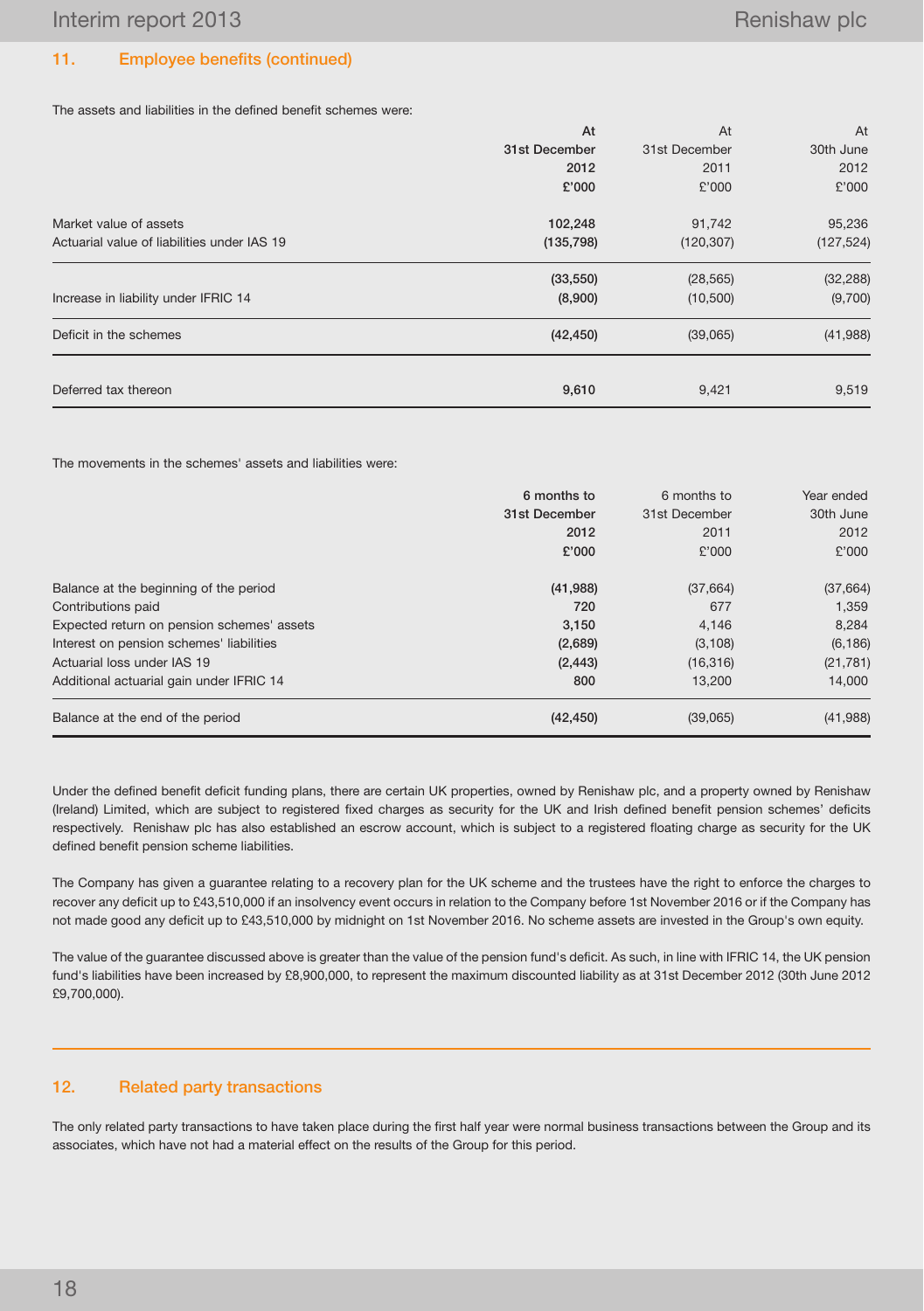# 13. Risks and uncertainties

The principal risks and uncertainties are considered by management to be as shown below:

| Area of risk                                            | Description                                                                                                                                                                                                           | Potential impact                                                                                                                                                                                                                                                                                                                                                                                                                                                                                                                                                                               | Mitigation                                                                                                                                                                                                                                                                                                                                                                                                                                                                                                                                                                                                                                                                                                                                    |
|---------------------------------------------------------|-----------------------------------------------------------------------------------------------------------------------------------------------------------------------------------------------------------------------|------------------------------------------------------------------------------------------------------------------------------------------------------------------------------------------------------------------------------------------------------------------------------------------------------------------------------------------------------------------------------------------------------------------------------------------------------------------------------------------------------------------------------------------------------------------------------------------------|-----------------------------------------------------------------------------------------------------------------------------------------------------------------------------------------------------------------------------------------------------------------------------------------------------------------------------------------------------------------------------------------------------------------------------------------------------------------------------------------------------------------------------------------------------------------------------------------------------------------------------------------------------------------------------------------------------------------------------------------------|
| <b>Current trading</b><br>levels and order<br>book      | Revenue growth is<br>unpredictable and orders from<br>customers generally involve<br>short lead-times with the<br>outstanding order book at any<br>time being around one month's<br>worth of revenue value.           | Whilst there are signs that the global<br>economy, especially the Americas and<br>the Far East is looking more positive,<br>after a period of lower growth rates and<br>uncertainty regarding public expenditure<br>budgets and tax incentives, global<br>market conditions continue to highlight<br>risks to growth and demand.<br>Revenue growth for the Group for the<br>first half year was 18%, but future<br>growth is difficult to predict, especially<br>with such a short-term order book. This<br>limited forward order visibility leaves the<br>annual revenue forecasts uncertain. | The Group has sought to expand and<br>diversify its product range in order to<br>maintain a world-leading position in<br>its sales of metrology products and to<br>lessen the risks to revenue growth by<br>applying our measurement expertise into<br>the growing healthcare business sector.<br>The Group has made a small number<br>of acquisitions to expand the product<br>range with complementary technologies<br>into new market areas.<br>The Group pays close attention to<br>the management of production and<br>inventory levels, to ensure the timely<br>supply of product to customers,<br>whilst keeping inventory levels at an<br>acceptable level. The Board monitors<br>closely costs and approves all labour<br>additions. |
| Research and<br>development                             | The development of new<br>products and processes<br>involves risk, such as<br>development timescales,<br>meeting the required technical<br>specification and the impact<br>of alternative technology<br>developments. | Being at the leading edge of new<br>technology in metrology and healthcare,<br>there are uncertainties whether new<br>developments will provide an economic<br>return.                                                                                                                                                                                                                                                                                                                                                                                                                         | R&D risks are minimised by operating<br>strictly managed research and<br>development programmes with regular<br>reviews against milestones achieved<br>and against forecast business plans.<br>Research and development also involves<br>beta testing at customers to ensure that<br>new products will meet the needs of the<br>market. When necessary, projects may<br>be cancelled. Development of alternative<br>technologies is monitored closely.<br>Expenditure is only capitalised once the<br>commercial and technical feasibility of a<br>product is proven.                                                                                                                                                                         |
| Supply chain<br>management                              | Customer deliveries may be<br>threatened by a failure in the<br>supply chain.                                                                                                                                         | Inability to meet customer deliveries<br>could result in loss of revenue and profit.                                                                                                                                                                                                                                                                                                                                                                                                                                                                                                           | Production facilities are maintained<br>with fire and flood risk in mind and<br>production lines are replicated at<br>different locations where practical.<br>Regular vendor reviews are performed<br>for critical part suppliers and stock<br>policies are reviewed by the Board on a<br>regular basis. Product quality is closely<br>monitored.                                                                                                                                                                                                                                                                                                                                                                                             |
| Regulatory<br>legislation for<br>healthcare<br>products | The expansion of the Group's<br>business into the healthcare<br>markets involves a significantly<br>increased requirement to obtain<br>regulatory approval prior to the<br>sale of these products.                    | Regulatory approval can be very<br>expensive and time-consuming. This<br>area is also very complex and there is<br>a risk that the correct approvals are not<br>obtained.                                                                                                                                                                                                                                                                                                                                                                                                                      | Specialist legal and regulatory staff have<br>been recruited to support the healthcare<br>business. Along with external advisers,<br>all regulatory legislation is considered<br>and approvals obtained as necessary.                                                                                                                                                                                                                                                                                                                                                                                                                                                                                                                         |